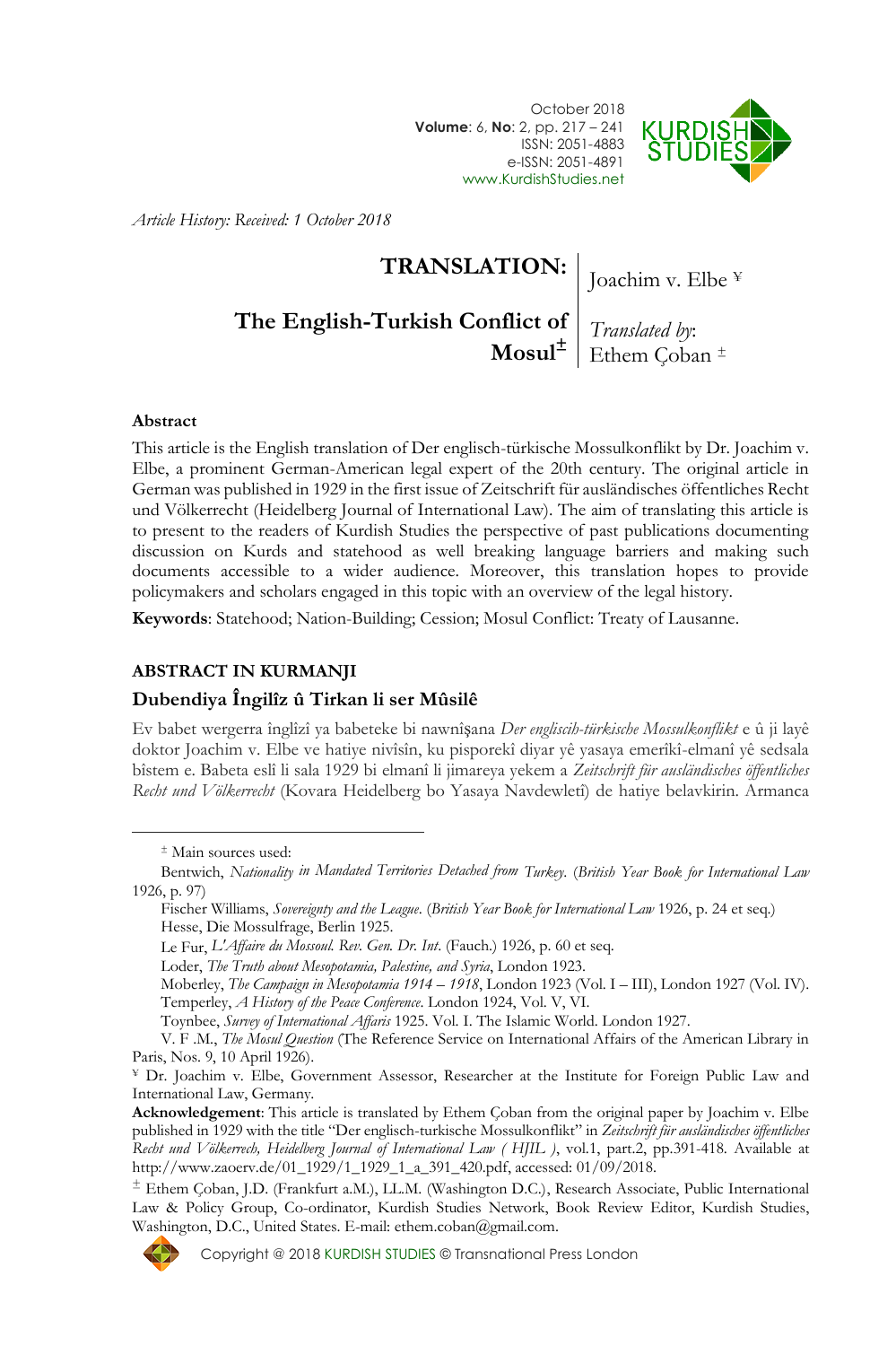#### 218 *The English-Turkish Conflict of Mosul*

serekî ji wergêrana vê babetê ewe nêrîna weşan û nivîsarên demên borî ji bo belgekirina guftûgoyên li ser kurd û dewletdariyê bikevine ber bal û nezera xwînerên kovara *Kurdish Studies*, li gel şikandina rêgirîya zimanî û wisa bibe ku ev belge bikevine ber destê cemawerekî berfirehtir. Ji bilî van, ev werger hêvîdar e nezereke giştî li ser dîroka yasayî bo siyasetmedar û lêkolerên mijarê dabîn bike.

#### **ABSTRACT IN SORANI**

#### **Milmilanêy înglîzî-turkî le Mûsill**

Em babete wergêrranî înglîzîy babetêke be nawnîşanî *Der engliscih-türkische Mossulkonflikt* we le layen diktor Joachim v. Elbe nûsrawe, ke pisporrêkî diyarî yasayî emrîkî-ellmanîy sedey bîsteme. Babete esllîyeke le sallî 1929 be ellmanî le yekem jimarey *Zeitschrift für ausländisches öffentliches Recht und Völkerrecht* (Jorrnallî Heidelberg bo Yasay Nêwdewlletî) billaw kirayewe. Amancî serekî le wergêrranî em babete eweye rwangey billawkirawekanî rabirdû bo dokumêntkirdinî giftugokan le ser kurd û dewlletdarî bixirête ber dîdî xwêneranî *Kurdish Studies*, legell şkandinî rêgirîye zimanewanîyekan we wa bikrêt ew dokumêntane bikewne berdest cemawerêkî frawantir. Cige lewe, em wergêrrane hîwaxwaze têrrwanînî giştî leser dîrokî yasayî bo siyasetmedaran û twêjeran dabîn bikat.

## **Introduction by Ethem Çoban**

*Der englisch-türkische Mossulkonflikt* was written in 1929 by Dr. Joachim v. Elbe, a researcher at the Institute for Foreign Public Law and International Law, today the Max-Planck-Institute for Comparative Public Law and International Law, Germany's powerhouse of public international law. Entitled the English-Turkish Mosul Conflict, the original article in German was published in the first issue of *Zeitschrift für ausländisches öffentliches Recht und Völkerrecht* (*Heidelberg Journal of International Law*). The article has been translated in its entirety and, although *legalese* in nature, retains the original essence of the document. The article can be understood as a legal opinion of the Mosul Conflict between England and Turkey conducted before the League of Nations, and as such demonstrates the contested status of Mosul in the process of Iraqi state formation. In this context Turkey contested the effectiveness of Iraqi statehood, a newly created state under the protectorate of England, over the disputed Mosul region. Therefore, the successful consolidation of statehood via its most potent power-consolidating agent<sup>1</sup>, namely recognition, heavily depended on the protectorate state, in this case via the British crown.

The element of recognition as laid out by Joachim v. Elbe, is particularly interesting when considering the recent Kurdish referendum for independence from Iraq which saw 92 % of the population voting in favour of independence. When the question of Kurdish statehood is raised, commentators often highlight the Kurds' apparent "lack of unity". It was indeed British colonial foreign policy which – as articulated



 $\overline{a}$ <sup>1</sup> *Cf*. Crawford, J (2012). *Brownlie's Pinciples of Public International Law*. 8th Ed. Oxford: Oxford University Press. Entire chapter 6 "Recognition of States and Governments".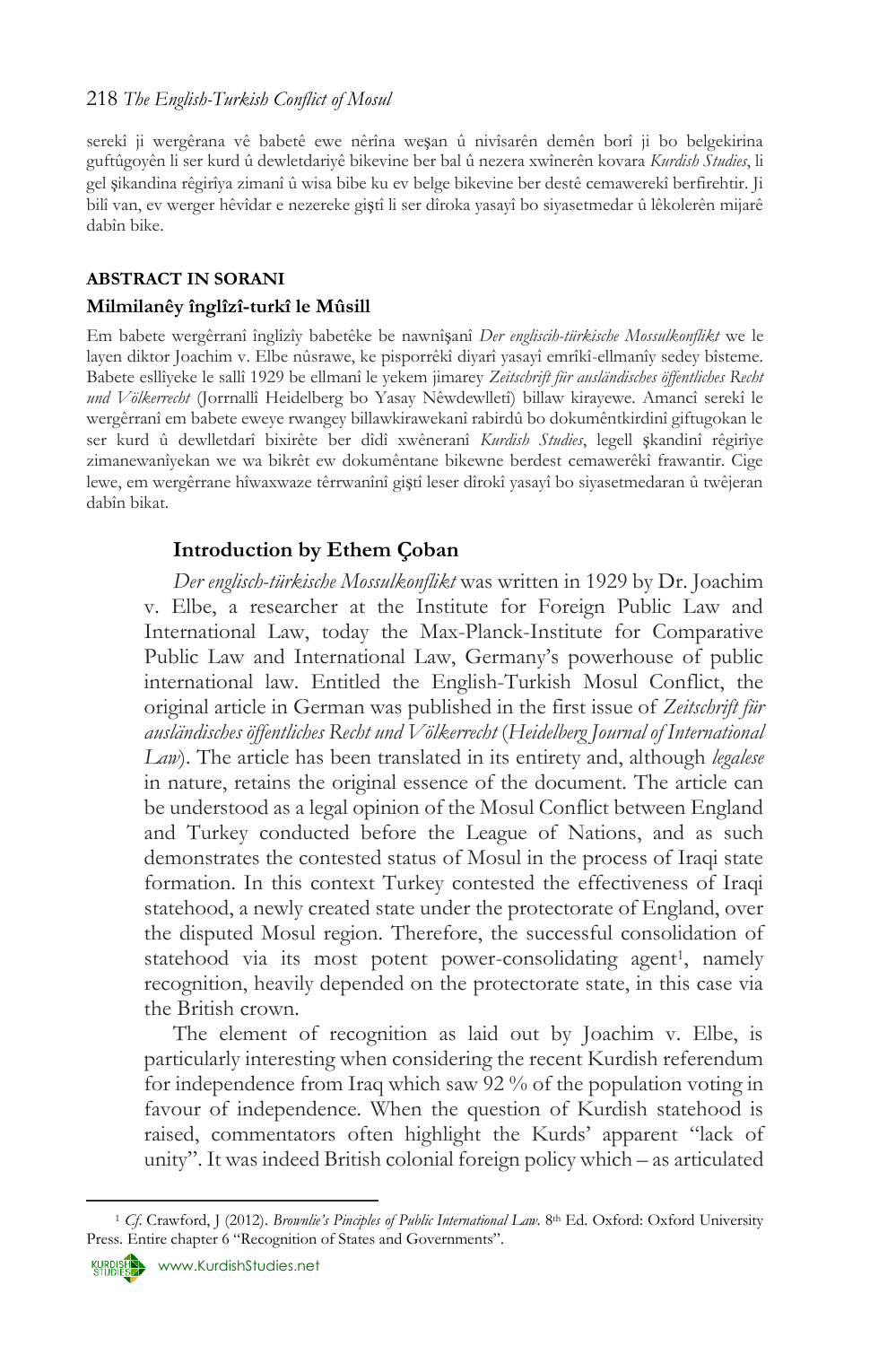in a raw orientalist line of argument England submitted before the League of Nations – divided the Kurds of Turkey from the Kurds of Iraq. The English argument was: "*The Mesopotamian Kurds lack any feeling of belonging to the Anatolian tribesmen living under Turkish rule. They tend towards the Arabic State of Iraq*." At the same time, and maybe contrary to popular belief or Turkish state practice, Turkey argued, "*The Kurds are race-related to the Turks, both are of Turanian descent. Also, from the point of view of religion and custom, both tribes form solid national unity [sic]…Between the Mesopotamian Kurds and the Turks of Asia Minor [sic] there is a centuries-old sense of closest political togetherness, based on the commonality of race, religion and culture. Contemporary Turkey is a nation-state of Kurds and Turks [sic*]."

One legal concept found throughout the text needs particular elaboration, namely Turkey's *Declaration of Cession*. Cession ought to be separated from secession, and indeed in literature of public international law falls within the category of modes of acquisition of state territory, whereas secession can be regarded as an entire category on its own.<sup>2</sup> Under cession of state territory, the transfer of sovereignty over state territory by the owner-state to another state is understood.<sup>3</sup> According to *Oppenheim's International Law*, a reference work of public international law, the only form in which a cession can be effected is an agreement normally in the form of a treaty between the ceding and the acquiring state; or indeed between several states including the ceding and the cessionary state.<sup>4</sup> At a further note, Turkey's Declaration of Cession and Declaration of Cession spelled out in Article (art.) 16 of the Treaty of Lausanne, are not two separate legal documents, but used synonymously.<sup>5</sup> Another essential aspect of cession is that it refers to part of a territory rather its entirety. Thus, by always relating to part of a state's territory, cession must be distinguished from incorporation, which refers to the whole of a state's territory becoming part of the territory of another state. In the case of cession, the territory concerned becomes integrated in the territory of an existing state, and is therefore different from secession, where part of the territory itself becomes an independent state.<sup>6</sup>

<sup>2</sup> *Cf*. Thürer, D. & Burri, T. Secession. In: R. Wolfrum (ed). *The Max Planck Encyclopedia of Public International Law*, Vol. IX, 2012.

<sup>&</sup>lt;sup>3</sup> Cf. Jennings, R. & Watts (2008), A. Oppenheim's International Law, <sup>9th</sup> Ed Oxford: Oxford University Press. At 679.

<sup>4</sup> *Ibid*., at 670 et seq.

<sup>&</sup>lt;sup>5</sup> Art. 16 Treaty of Lausanne: Turkey hereby renounces all rights and title whatsoever over or respecting the territories situated outside the frontiers laid down in the present Treaty and the islands other than those over which her sovereignty is recognised by the said Treaty, the future of these territories and islands being settled or to be settled by the parties concerned. The provisions of the present Article do not prejudice any special arrangement arising from the neighbourly relations which have been or may be concluded between Turkey and any limitrophe countries.

<sup>6</sup> *Cf*. Dörr, O. Cession. In: Rüdiger Wolfrum (ed). *The Max Planck Encyclopedia of Public International Law*, Online edition, available at: [http://opil.ouplaw.com/abstract/10.1093/law:epil/9780199231690/law-](http://opil.ouplaw.com/abstract/10.1093/law:epil/9780199231690/law-9780199231690-e1377?rskey=zchGAH&result=1&prd=EPIL)[9780199231690-e1377?rskey=zchGAH&result=1&prd=EPIL.](http://opil.ouplaw.com/abstract/10.1093/law:epil/9780199231690/law-9780199231690-e1377?rskey=zchGAH&result=1&prd=EPIL)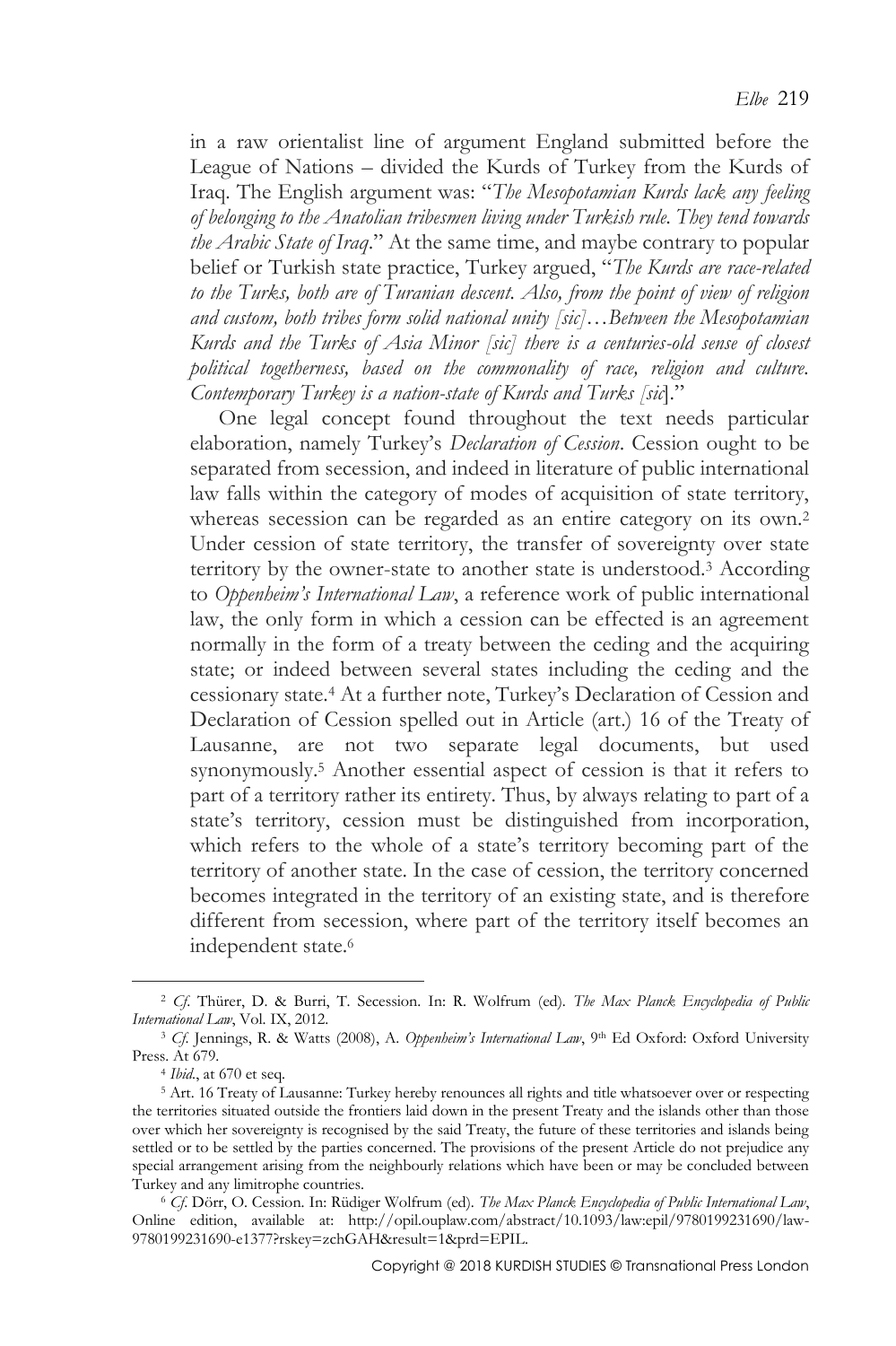## **Translation of the original manuscript:**

#### **The English-Turkish Conflict of Mosul**

The reorganisation of Mesopotamia under state and international law, initiated by the Allied Powers immediately after its military victory over Turkey, has taken place in two closely-linked historical courses. Yet the course of events are to be sharply distinguished from each other under the scrutiny of international law.

On the one hand, the facts need to be regarded that in terms of international law it resulted in the establishment of an independent Arab Kingdom under an English protectorate and auspices of the League of Nations. On the other hand, the »Mosul Question« conducted before the Council of the League of Nations, is in the stricter sense is the battle over territorial sovereignty between England and Turkey over Mosul, the northern part of the Mesopotamian lowlands particularly valuable because of its oil sources.

While the doctrines of international law on the genesis of the Mesopotamian Kingdom pertain to questions on the creation of new states in general, in particular to problems of mandates in international law, the main issue the Mosul case fostered lies within the problem of procedure for a peaceful arbitration of territorial disputes.

#### **The formation of the state of Iraq**

The genesis of the Arab Kingdom of Iraq began with the military conquest of the country by Anglo-Indian troops during the war. The first measures taken by the occupying army indicate that the occupation of Mesopotamia was at first intended to be a purely military action, and that in accordance with the principles of the laws of land warfare in no way should affect the national affiliation of the occupied territory. Also, the occupation of the main part of Mosul Province with the city of Mosul following cessation of belligerency took place on the basis of military considerations. That is, on the basis of art. 7 of the Armistice of Mudros of October 30, 1918<sup>7</sup> , which gave the Allies the right "to occupy any strategic point in the event of a situation which threatened the security of the Allies" and art. 16, which committed the Turks "to surrender all garrisons ... in Mesopotamia to the nearest allied commander". The administrative organisation with its system of military governors and political officers had a military character. The fact that this administration was already subordinated to a civilian commissar in July 1917 and was brought into direct contact with the London central government is indeed an interesting symptom of the preparatory change in its character<sup>8</sup> , but in no way violates the principles of international laws of land warfare. Only the extent of the administrative powers to be exercised by the occupying authorities is subject to certain



<sup>7</sup> Text Materials concerning the Peace Negotiations. Part XII. Die 8 Treaties of Sèvres. Berlin 1921.

<sup>8</sup> Review of the Civil Administration of Mesopotamia, Cmd. 161, 1920. p. 74.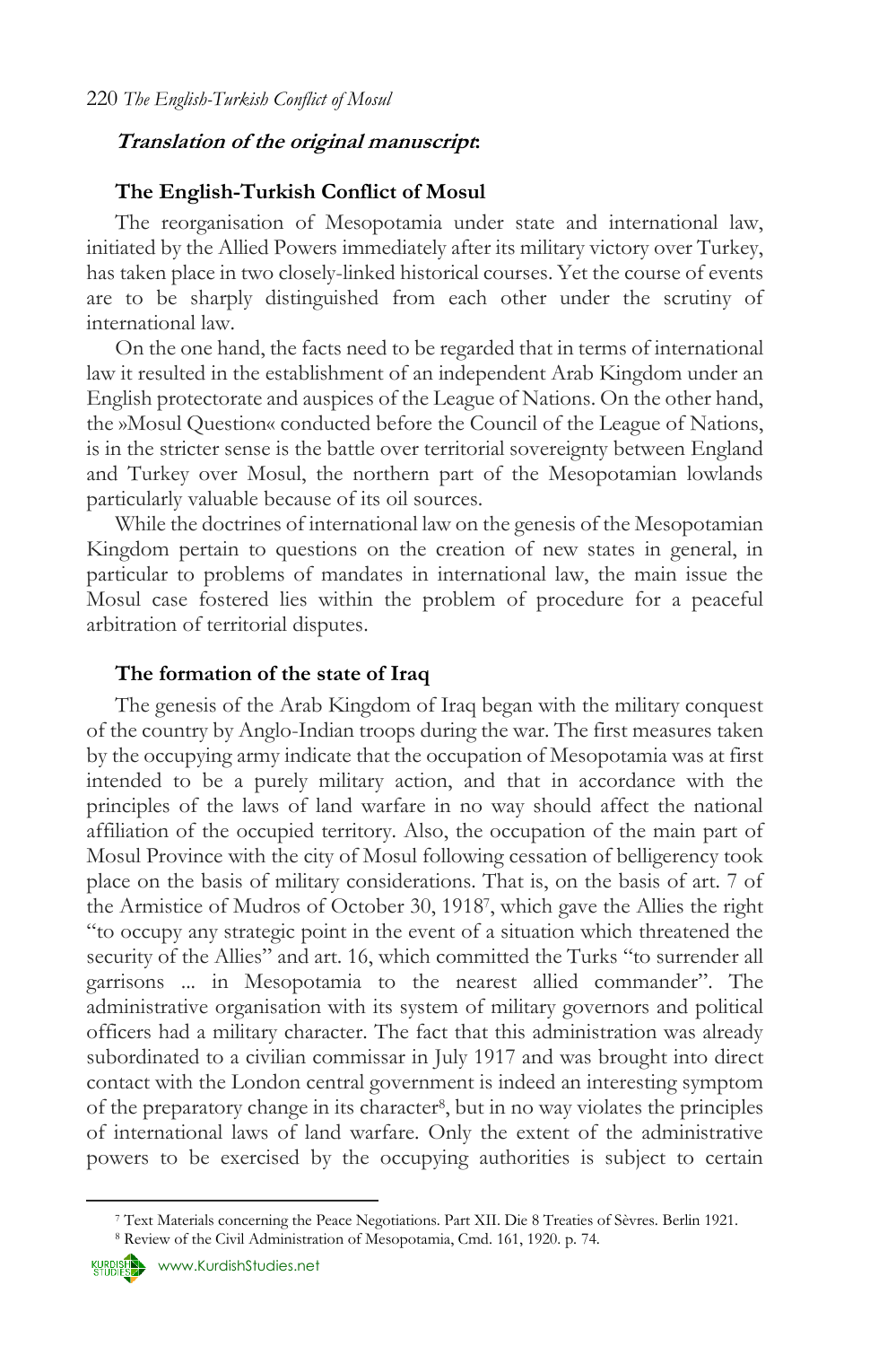restrictions under international law<sup>9</sup>, yet not to their organisation and procedure. The occupier may give his administrative organisation military or civilian character, or he may have it re-sorted by a military or civilian central office. Also, most of the English occupation activities in the field of welfare, education, land cultivation, and in the field of finance remained within the framework of the international administrative duties of the occupier.

However, the replacement of an existing Turkish criminal law and criminal procedure in 1918 already in the conquered parts of Mesopotamia by a law created by the Occupation Authority could not be justified by a need for urgency within the meaning of art. 43 Laws and Customs of War on Land, even though such was attempted by the English civilian commissioner.<sup>10</sup> On the contrary, this measure indicated that England, by exploiting her military power without any regard to the legal situation of the area, was seeking to bring about a reorganisation of Mesopotamia under state and international law.

The Supreme Council Decision at the San Remo Conference of April 25, 192011, which, pursuant to art. 22 of the Covenant of the League of Nations conferred the »Mandate over Mesopotamia« to England, was the first attempt to legalise English annexation policy. After the so-called Secret Agreement on the Distribution of the Turkish Territories concluded by the Entente powers during the war, which provided for the territorial annexations and the creation of spheres of interest for the Allies in the event of a victory over Turkey, England was to receive the provinces of Basra and Baghdad, meaning the socalled Arabic Iraq with exclusion of the Mosul Province (Upper Mesopotamia) as an annexation zone.<sup>12</sup> However, the mandate encompassed the entire Mesopotamian territory subjugated to the sphere of influence of the occupying English army, that is, the three *Vilayet*s of Baghdad, Basra, and Mosul extending until its northern administrative boundary. The Council Decision contains a disposition of the main powers of the Allies over parts of the Turkish Empire. However, did the Supreme Council possess general power of disposition over these territories and, in particular, the jurisdiction to make this decision in the form of a mandate award? Both questions relate to whether or not Turkey's territorial sovereignty has been transferred through valid legal titles to those powers represented in the Council.

Possible legal titles for the transfer of territorial sovereignty could be cession or annexation. The peace negotiations of the Allied Powers with Turkey, which amongst others, consisted of the cession of Mesopotamia to the Allies, were at

<sup>9</sup> Art. 43-51, Laws and Customs of War on Land.

<sup>10</sup> Review p. 95.

<sup>11</sup> Toynbee, p. 100.

<sup>12</sup> Constantinople Agreement of March 18, 1915 between England, France, and Russia (Temperley, Vol. VI, p. 4-9; Loder, p. 23). [Secret] London Pact [Treaty of London] of April 26, 1915 between England, France, Russia, and Italy (Text: Temperley V, p. 384.); Sykes Picot Agreement of May 16, 1916 between England, France, and Russia (Division of Turkey into annexation zones and spheres of interest. Excerpt of agreement: Temperley VI, p. 16; Text of Letters confirming the Sykes-Picot-Agreement of May 1916: Loder, p 161; Agreement of Saint-Jean-de-Maurienne of April 17, 1917 (Participation of Italy on the Sykes-Picot-Agreement: Temperley VI, p 18-22).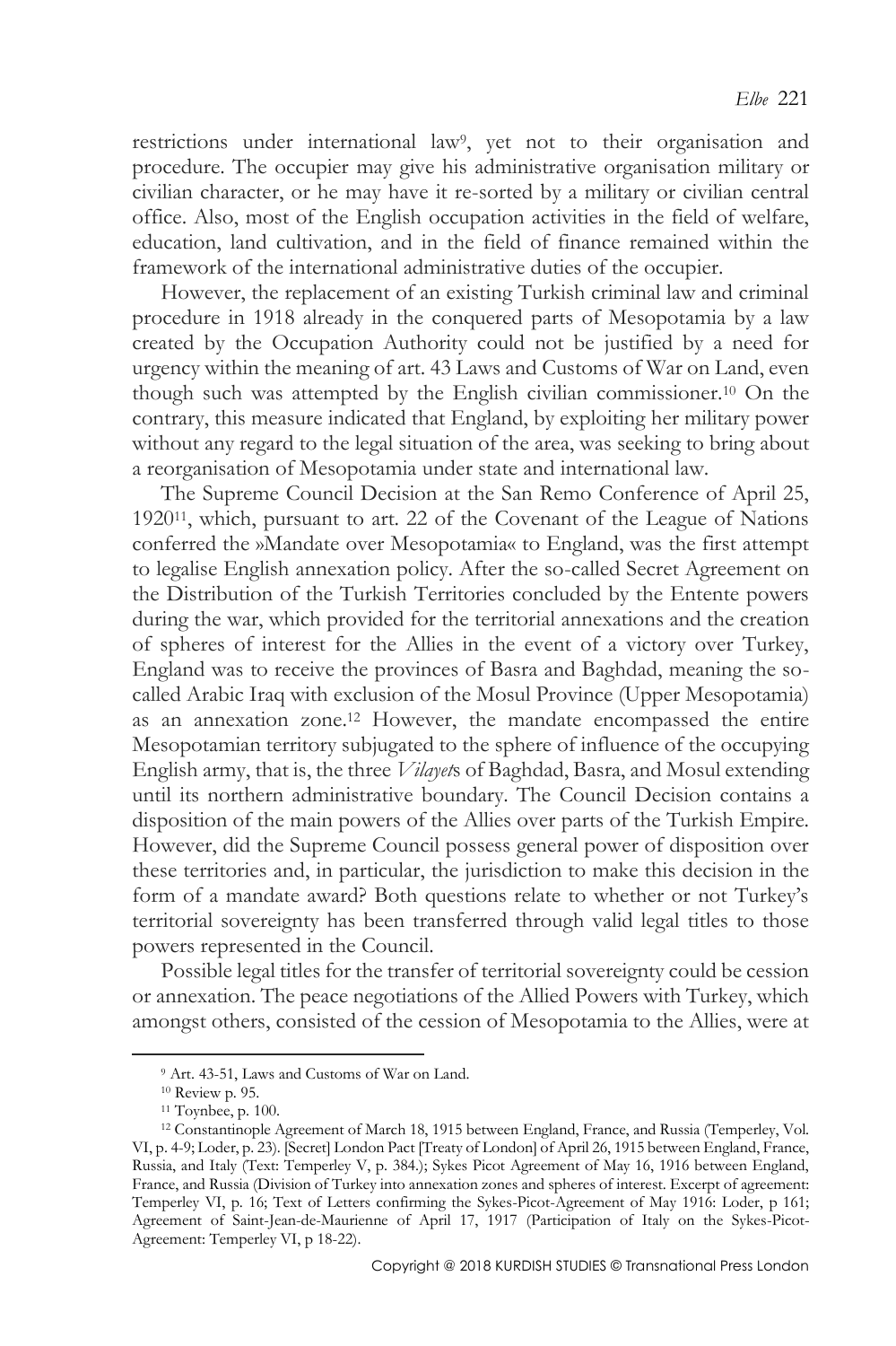#### 222 *The English-Turkish Conflict of Mosul*

the time of the Council Decision in progress, but not yet concluded; hence it lacked a legally valid Declaration of Cession of Turkey. On the contrary, art. I of the so-called »National Pact«, passed on January 28, 1920 by the Chamber of Deputies in Constantinople under the influence of its national majority, expressly upheld Turkey's claim of sovereignty over Allied occupied territory with Ottoman populations.<sup>13</sup> It was not until August 1920 that the Peace Treaty of Sèvres was signed with Turkey, whose art. 27 and 94 provided for the cession of Mesopotamia to the Allies, but in effect not ratified by any of the contracting parties, and hence not the case of Turkey waiving contractually her territorial sovereignty over Mesopotamia.

Nor has Turkey lost its territorial sovereignty by annexation on the basis of a *debellatio*.

Apart from the fact that under the influence of President Wilson the Peace Conference endeavoured to rule out occupations and annexations in the reorganisation of the world, it would hardly be compatible with the demand for the effectiveness of an annexation that the entirety of the Allied Powers would claim the territory conquered and occupied by England.<sup>14</sup> But even if a conquest for the benefit of third parties was possible and permissible, and the Supreme Council Decision constituted a declaration of annexation on behalf of the Allied Powers, it lacked the indispensable condition of *debellatio* for legal effectiveness. One of the requirements of *debellatio* is the total annihilation of the enemy's resistance, which excludes a change in the existing position of power created by the defeat. At the time of the Council Decision on Mesopotamia, there was merely a truce between Turkey and the Allies. The outcome of the peace negotiations was still uncertain. Already at that time, the national movement in Angora had taken power over the state. On April 23, 1920, the »Grand National Assembly« convened in Angora, which henceforth represented the Turkish state internally and externally.<sup>15</sup>

The »National Pact« of January 1920 had made it clear that Turkey would oppose any territorial cession by force of arms. The refusal of ratification of the Treaty of Sèvres by the Angora government led to the resumption of hostilities. The English position in Mesopotamia was repeatedly successfully attacked by Turkish armies [sic], and the English were even forced to evacuate



<sup>13</sup> Text: Temperley VI, p. 605 *et seq*; Cmd. 1814 (1923), p. 370. Also *cf.* Kohn, *Geschichte der nationalen Bewegung im Orient [History of the National Movement in the Orient]* (Berlin 1928), p. 199; Toynbee, p. 46, 272, 490 *et seq*.

<sup>&</sup>lt;sup>14</sup> *Cf.* the negotiations between England and France over the French-Turkish Angora Agreement of October 20, 1921 (Correspondence between His Majesty's Government and the French Government Respecting the Angora Agreement of October 20, 1921, Cmd. 1570, Turkey Nr. [1922]. France had renounced in this agreement parts of the Syrian Mandate territory in favor of Turkey. To the English objection that the conquered Turkish territories were jointly owned by allied forces (p. 5), France counters, that the abandonment of these territories by France, which are French conquests, would suffice for the rest of the powers and that France alone is entitled to the interests of the Syrian Mandate (p. 12, 13).

<sup>15</sup> Kohn, *Ibid* [SIC], p. 199 *et seq*. On task, function, and assembly of the National Assembly *cf.*: Kemal-Pacha, *Die Neue Türkei [The New Turkey]* (Speech held in Angora from October 15 to 20, 1927 before representatives and delegates of the Republican Peoples' Party). Leipzig 1928. Volume: I *Der Weg zur Freiheit [The Path towards Freedom]*, p. 400, 409. Volume II: *Die nationale Revolution [The national Revolution],* p. 5-7.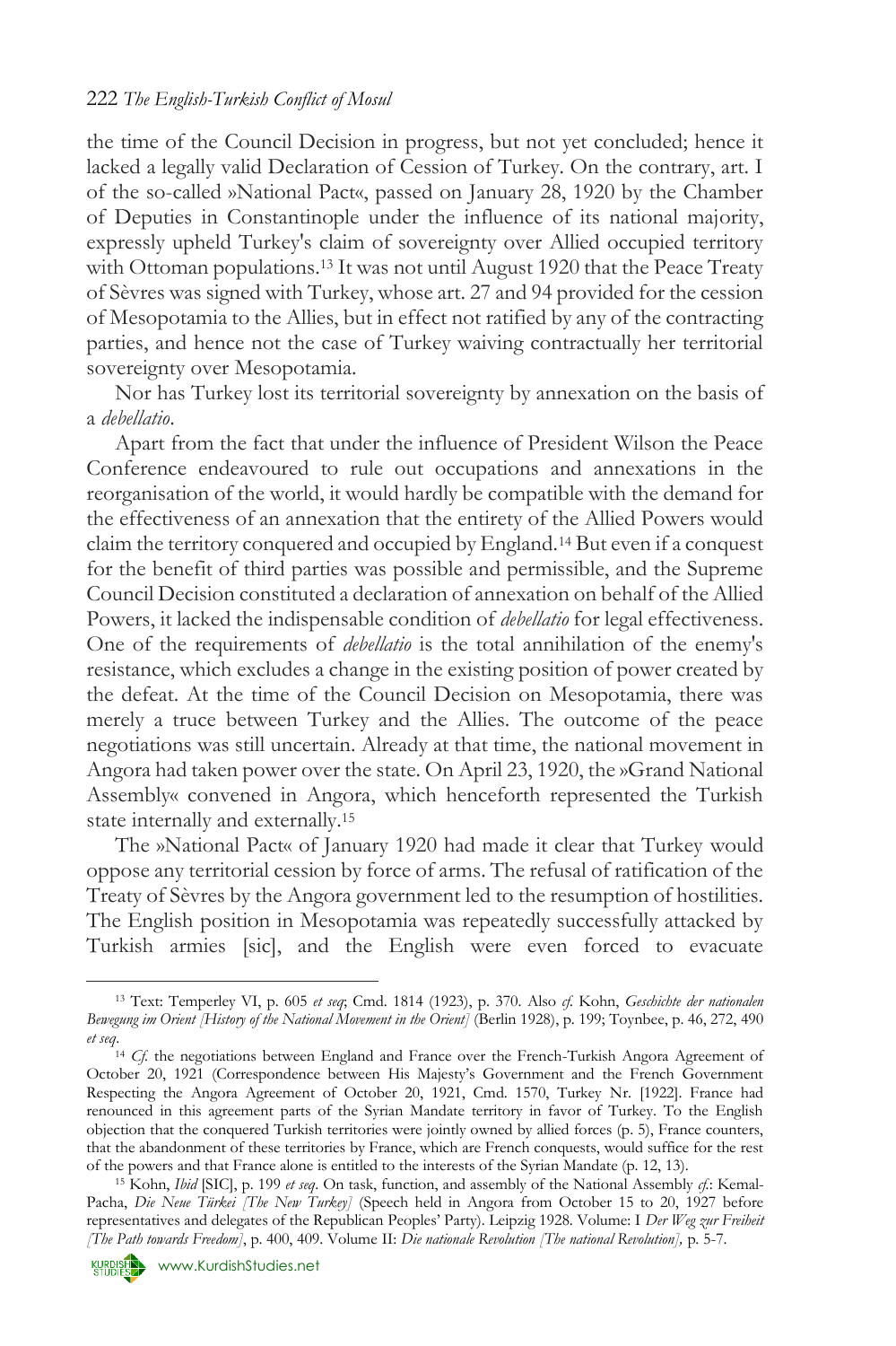Sulaymaniyah, a landscape to the east of the Mosul Province.<sup>16</sup> Thus, at the time of the Council Decision, the power relationship between Turkey and the Allies was lacking the degree of stability necessary required for the legal validity of an annexation declaration. Awarding the mandate over Mesopotamia to England therefore did not affect the continued existence of Turkish territorial sovereignty over those provinces.

At the same time, this resulted in the formal lack of jurisdiction of the Supreme Council awarding mandates. The question of controversy in the literature, whether over the distribution of mandates by the Supreme Council alone or in conjunction with the organs of the League of Nations, is compatible with the sovereignty of the League of Nations on the mandate territories as apparently required by art. 22 of the Covenant of the League of Nations, and therefore requires no decision here.<sup>17</sup>

Accordingly, the principles established by the Council of the League of Nations in response to a report of Hymans in August 192018, the jurisdiction of the Supreme Council as the principal organ of the Allied and Associated major powers to distribute mandates, rests on the assumption that the mandates were first ceded to the major powers who, as a result, have as legal successors to determine the future political fate of these territories. In any case, the precondition of a cession does not apply to the Turkish territories. Even in the view of the Council of the League of Nations, the Supreme Council lacked formal jurisdiction over a mandate decision.

Although Turkish territorial sovereignty over Mesopotamia persisted under this legal situation and had to be respected by the occupying English army under Laws and Customs of War on Land, England initiated and carried out a detachment movement among the population of Mesopotamia, eventually leading to the establishment of an Arab state on Mesopotamian territory dependent on England. During the attempt to obtain approval by the Council of the League of Nations, England's draft treaty on the mandates, which in December 1920 resulted in failure<sup>19</sup>, England recalled, not least under the pressure of bloody insurrections, her promise to the Arab tribes given during the war to establish an independent Arab Kingdom as a reward for military aid.<sup>20</sup> On July 20, 1920, an English proclamation was published, auguring the population of Mesopotamia the establishment of an independent state.<sup>21</sup> After

<sup>&</sup>lt;sup>16</sup> Iraq. Report on Iraq Administration. (Colonial No. 4), 1924, p. 3, 26 - Report by His Britannic Majesty's Government on the Administration of Iraq for the Period April 1923 – December 1924 (Reports of Mandatory Powers. Soc. d. Nations. Génève 1925. C 452 (c); M. 166 (c) 1925, p. 6.

<sup>17</sup> *Cf*. composition and critique of the views at Gsell-Trümpi, *Zur rechtlichen Natur der Völkerbundmandate [The legal status of Mandates of the League of Nations]* (Glarus 1928), p. 56 *et seq*. *Cf*. also Schücking-Wehberg, *Satzung des Völkerbundes [The Covenant of the League of Nations]* (2nd Ed. 1924) p. 699 *et seq*; Schneider, *Das völkerrechtliche Mandat [The Mandate under International Law]* (Stuttgart 1926), p. 46 *et seq*.

<sup>18</sup> Société des nations, Journal Officiel, 1920 I p. 336.

<sup>19</sup> Temperley VI, p. 609. Text of the draft: Cmd. 1176 (1921). A new draft treaty dating August 1921 suffered the same fate (Cmd. 1500). *Cf*. over this development: Iraq. Papers Relating to the Application to Iraq of the Principles of Article 22 of the Covenant 1925. Cmd. 2317.

<sup>20</sup> Loder, *ibid*. p. 19-23.

<sup>21</sup> Text of the proclamation: Loder, Loder, *ibid*. p. 91.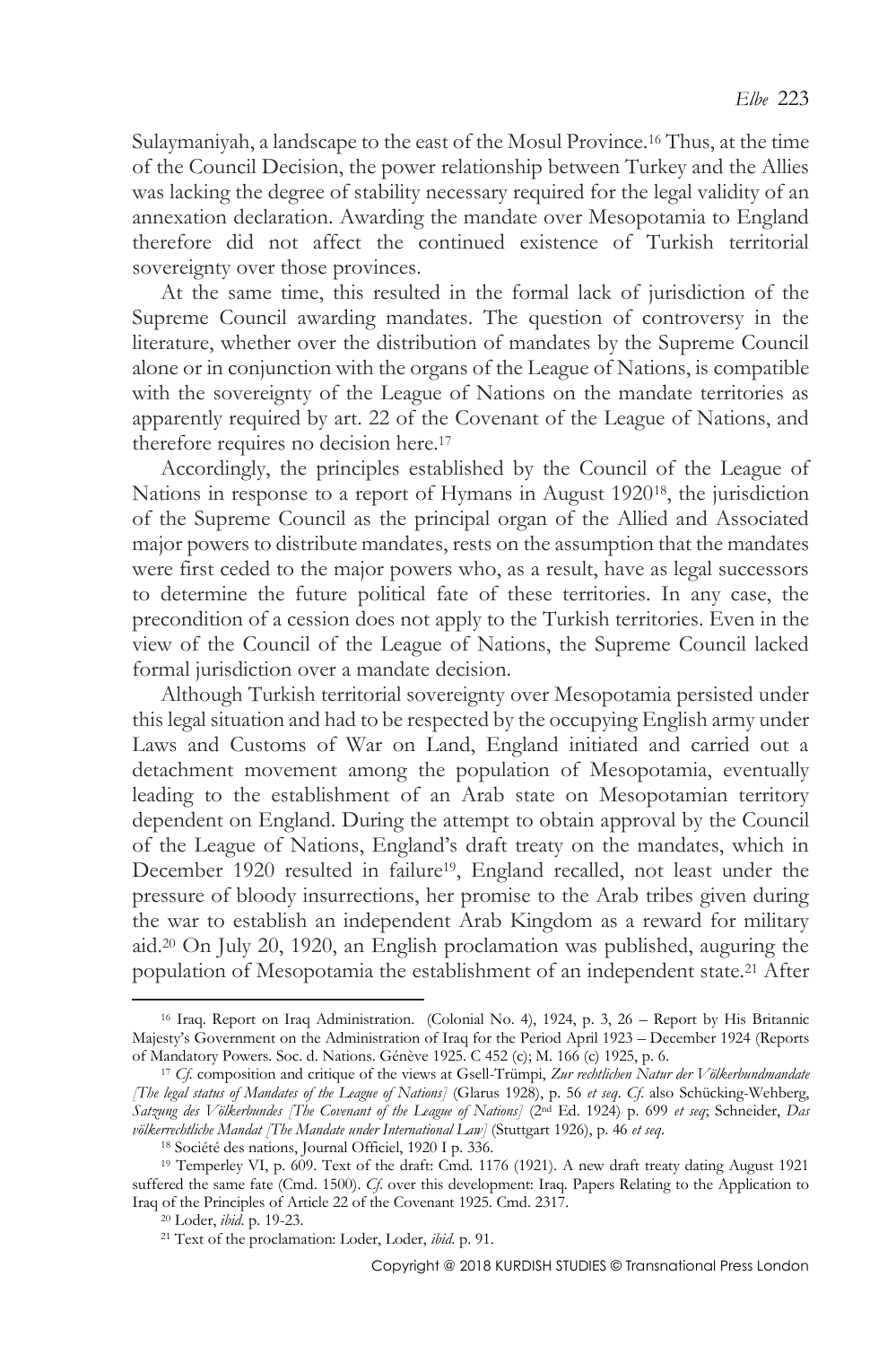a violent crackdown of a Kurdish rebellion, the fulfilment of this promise began in October 1920 under the energetic leadership of British High Commissioner Sir Percy Cox. Consisting of notables from the three provinces of Baghdad, Basra and Mosul, a Provisional Council of State was convened under the presidency of a native Najib of Baghdad and a provisional government of eight appointed ministers and British advisers. The local administration was based on the existing Turkish institutions staffed with Arab officials, assisted by British advisors. As carrier of state authority, a constitutionally restricted king, who was soon found in the person of the exiled King Faisal of Syria, expelled by the French, was elected head of state by the Provisional Council of State. A referendum held in his favour in the three Mesopotamian provinces confirmed the election by a majority of 96 %. On August 23, 1921 Faisal was officially proclaimed King of the State of Iraq, as Mesopotamia was henceforth called. His sovereignty powers were initially unrestricted constitutionally, although the election of a representative body of the people was expressly promised.

The first measures of the new state authority were in the realm of administrative organisation. The provincial administration was staffed with civil servants from the indigenous population. The British military administration »automatically« received the character of a civilian organisation with advisory powers.<sup>22</sup>

The next and at the same time constitutionally most important act of the State of Iraq authority embodied in the person of the king was the decree of the Election Law of March 4, 1922 for a Constituent National Assembly.<sup>23</sup> This is the first time that the territorial and personal jurisdiction of the State of Iraq authority was circumscribed. The State of Iraq includes all Mesopotamian provinces of Turkey with Mosul, Sulaymaniyah etc. (section 1). Eligible to vote are all Iraqis, *i.e.* all males over 21 years of age who are Turkish subjects by descent and reside in the territory of the State of Iraq at the time the law is promulgated (section 18). With the granting of the right to vote, that is, the most important power to participate in the state decision-making, the core of a new, Iraqi citizenship excluding the previous Turkish citizenship was created. Although the implementation of the election, which due to political illiteracy and the constant fluctuation of the Mesopotamian population encountered considerable difficulties and had to be temporarily interrupted, England considered the organisation of the State of Iraq to such an extent that the international legal status of the new state entity could also be determined. On October 22, 1922, England entered into a so-called »Treaty of Alliance« with the State of Iraq, which, as its name implies, included the recognition by England of the State of Iraq as an international contracting party, yet on the other had established a far-fetched protectorate of England over the State of Iraq.<sup>24</sup> The entire state is under the »advice and assistance« of an English High



<sup>22</sup> Report on Iraq Administration (Colonial Nr. 4), p. 66.

<sup>23</sup> "Electoral Law", Appendix I, p. 171.

<sup>&</sup>lt;sup>24</sup> Cmd. 1757 (1922). Soc. de Nations, Recueil des Traités 35, p. 13.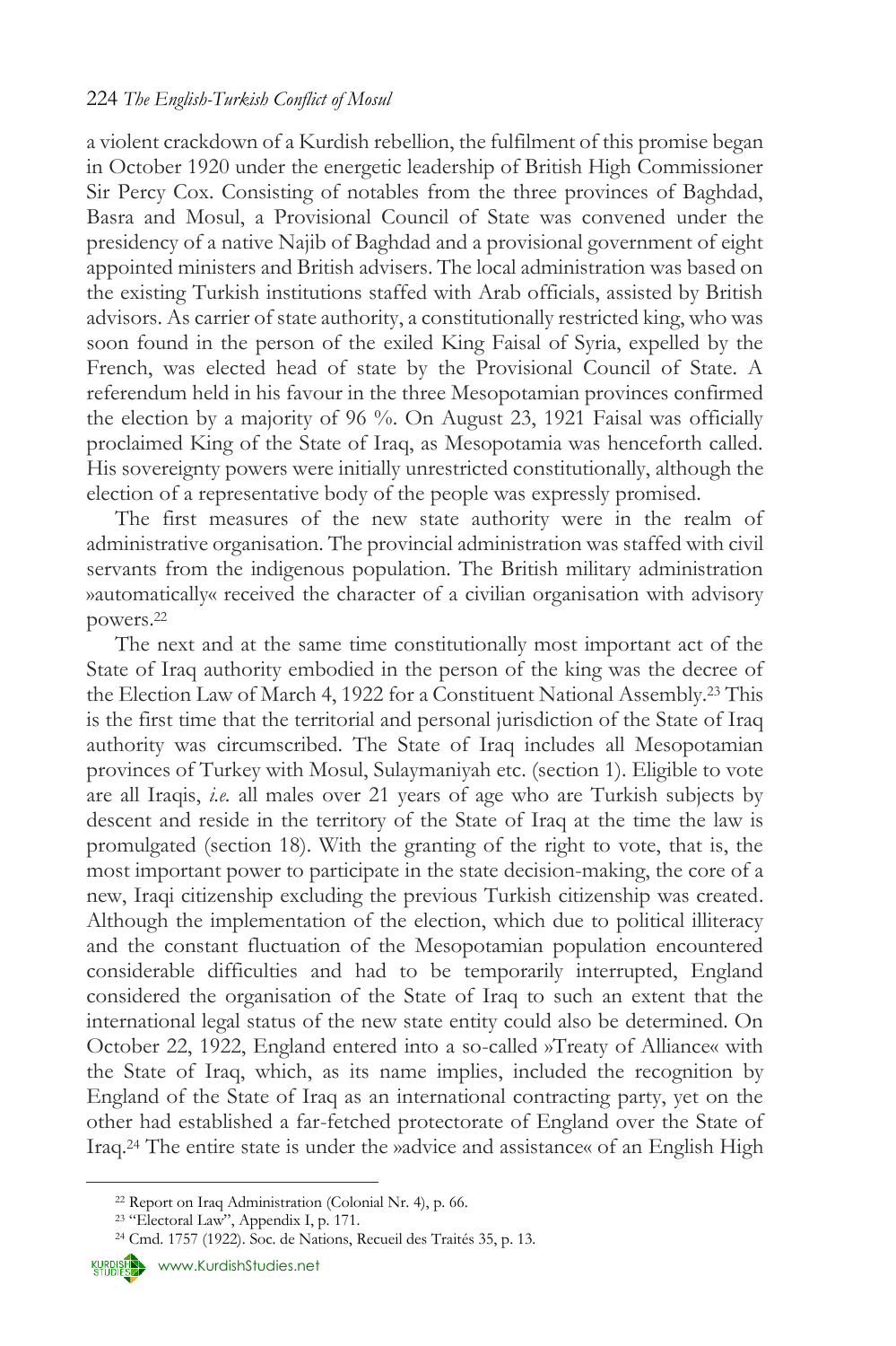Commissioner (art. 1). More specifically, the treaty contains normative provisions for the constitutional document of the State of Iraq (constitutional system, cultural rights, equality of all citizens). The employment of foreign nationals as civil servants without English consent was prohibited. The international representation of the State of Iraq was formally bestowed to the rights of the king; however, the general advisory powers of the English High Commissioner and the king's obligation to seek English approval for the representative of a foreign state prior to issuing the exequatur also resulted in essential restrictions on Iraqi sovereignty in favour of the English protectorate. The state territory could not be ceded without the consent of the English High Commissioner or placed under any other form of foreign control. The contractual period of validity was set at 20 years. If before the end of the treaty the State of Iraq should be admitted to the League of Nations – what England promises to convey – the treaty terminates following approval. The protectorate relationship was established in 1924 by four supplementary treaties pertaining to the employment and powers of English civil servants, specifying in detail the status of the English forces in Iraq, regulations governing the strength and armament of the Iraqi army, constitution of the courts and proceedings of the courts, and the financial obligations of the State of Iraq.<sup>25</sup> Even if these agreements left little room for the sovereignty rights of the State of Iraq, the circle of duty of this young state entity vis-à-vis England had been pulled even further.

The expansion of the State of Iraq was prolonged on the basis of the Treaty of Alliance. The administrative organisation received its legal basis in the »Administrative Inspectorate Regulations« of January 192326, which demarcated the rights and responsibilities of English advisers and inspectors from the Iraqi civil servants. In the words of the English administrative report, this marked a remarkable step forward in the organisation of the State of Iraq.<sup>27</sup> The next measure was the conclusion of the elections to the Constituent National Assembly, to concur in January 1923<sup>28</sup> and ratify the Treaty of Alliance, and to pass a constitution with a supplementary electoral law. Due to political turmoil and technical difficulties and the implementation of the election, the Assembly concurred only until March 27, 1924.<sup>29</sup> After lengthy negotiations, which were ended by an ultimate threat by England, on June 11, 1924 the Treaty of Alliance was adopted by the Constituent National Assembly.<sup>30</sup> Following July 10, 1924 when the Constitution<sup>31</sup>, and August 2, 1924 when a new Electoral Law, was

<sup>25</sup> British Officials Agreement of March 25, 1924 (Soc. des Nations, Rec. d. Traités 35, 36); Military Agreement of March 25, 1924 (*ibid*., p. 104); Judicial Agreement of March 25, 1924 (*ibid.*, p. 132); Financial Agreement of March 25, 1924 (*ibid*., p. 146).

<sup>26</sup> Report on Iraq Administration (Colonial No. 4), p. 187.

<sup>27</sup> Report on Iraq Administration (Colonial No. 4), p. 66. *Cf*. also Report on the Administration of Iraq. (April 1923 – December 1924); Soc. d. Nations 1925 C 452 (c) M 166 (c) 1925 VI p. 5.

<sup>28</sup> Report Soc. d. Nat. 1925, p. 5.

<sup>29</sup> Report Soc. d. Nat. 1925, p. 13.

<sup>30</sup> Report Soc. d. Nat. 1925, p. 14.

<sup>31</sup> Text: Journal Officiel. Soc. d. Nations 1924, p. 1759.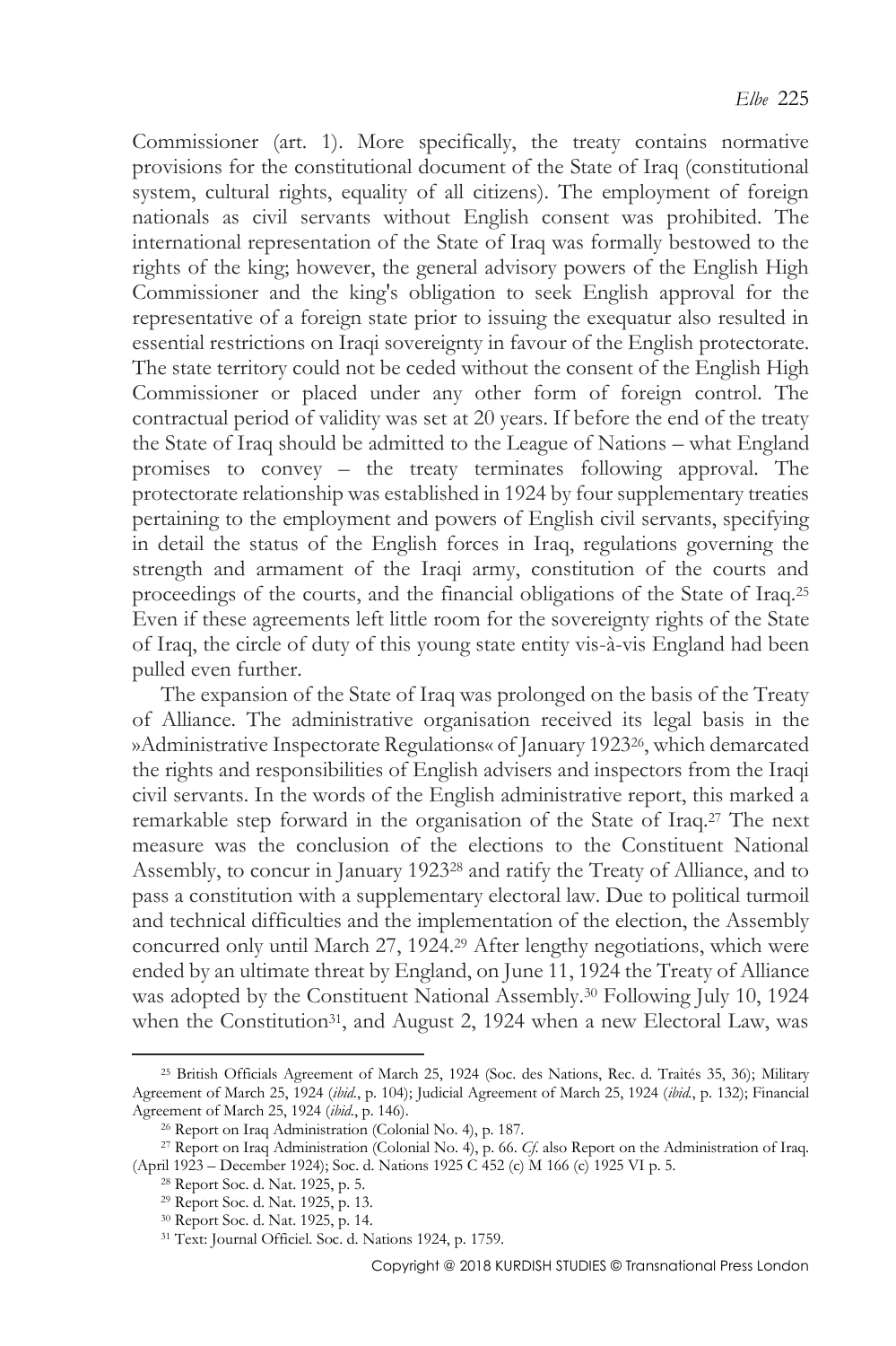adopted, the National Assembly was dissolved. The organisation of the State of Iraq was completed in all essential respects. Almost at the same time, on August 6, 1924, the Treaty of Lausanne entered into force, ending belligerency between Turkey and the Allies, and Turkey formally proclaiming cession of the provinces of Baghdad and Basra (art. 16 in conjunction with art. 3).<sup>32</sup> For Mosul, art. 3 sec. 2 had special provisions. The political fate of this province was to be decided in a special procedure. If the English and Turkish governments failed to reach an amicable settlement on this issue within 9 months of signing the treaty, the dispute was to be referred to the Council of the League of Nations. The situation of Mosul under international law, or as the treaty read, was such that the border between Turkey and Iraq, remained unresolved.

With the passing of the Iraq Nationality Law of October 9, 1924, the internal development of the State of Iraq reached its provisional conclusion.<sup>33</sup> Art. 3 of the law provided that all persons who were Turkish subjects on August 6, 1924 and ordinarily resident in Iraq, that is to say the three Mesopotamian provinces, by law lose Turkish citizenship and acquire Iraqi citizenship on the same day. A waiver in favour of Turkey was provided (art. 4).

The law is based on the legal position that all inhabitants of Iraq until August 6, 1924, *i.e.*, the day of the entry into force of the Treaty of Lausanne and thus the Turkish Declaration of Cession, remained Turkish citizens. This view seems in no way to take account of the fact that in the meantime in Mesopotamia a new state entity was born. It leads to the seemingly untenable conclusion that the king of Iraq, appointed by a referendum by the Iraqi population, had been governing Turks for many years and that the constitution of the State of Iraq was decided by Turkish citizens and applied to Turkish subjects--a constitution that expressly declared Iraq a free, sovereign and independent state and gave the people a special Iraqi nationality. However, it is questionable whether the State of Iraq authority that emerged under English protection since 1920 is really the supreme, exclusive force in Mesopotamia. Only under this condition, since a *debellatio* by England was out of the question, could territorial sovereignty over Mesopotamia pass to the new state and change the citizenship of the Mesopotamian population.

Against attempts by the predecessor state to assert its claim of power over the Mesopotamian Self-Determination movement, the latter was protected by the occupying English army. Also, her legal status was completed at the latest in July 1924, that is, with the adoption of the constitution. Even the absolute kingdom existing before this time, might have been a sufficiently concrete form of rule for the peoples of Mesopotamia. In any case, she relied on an administrative organisation and enacted laws such as the important Electoral

<sup>32</sup> Martens, N. R., Série 3, Tome 13, p. 342: Day of the first protocol resignation of the instrument of ratification.

<sup>&</sup>lt;sup>33</sup> Report by His Britannic Majesty's Government to the Council of the League of Nations on the Administration of Iraq for 1935, 1926 (Colonial No. 21), p. 162.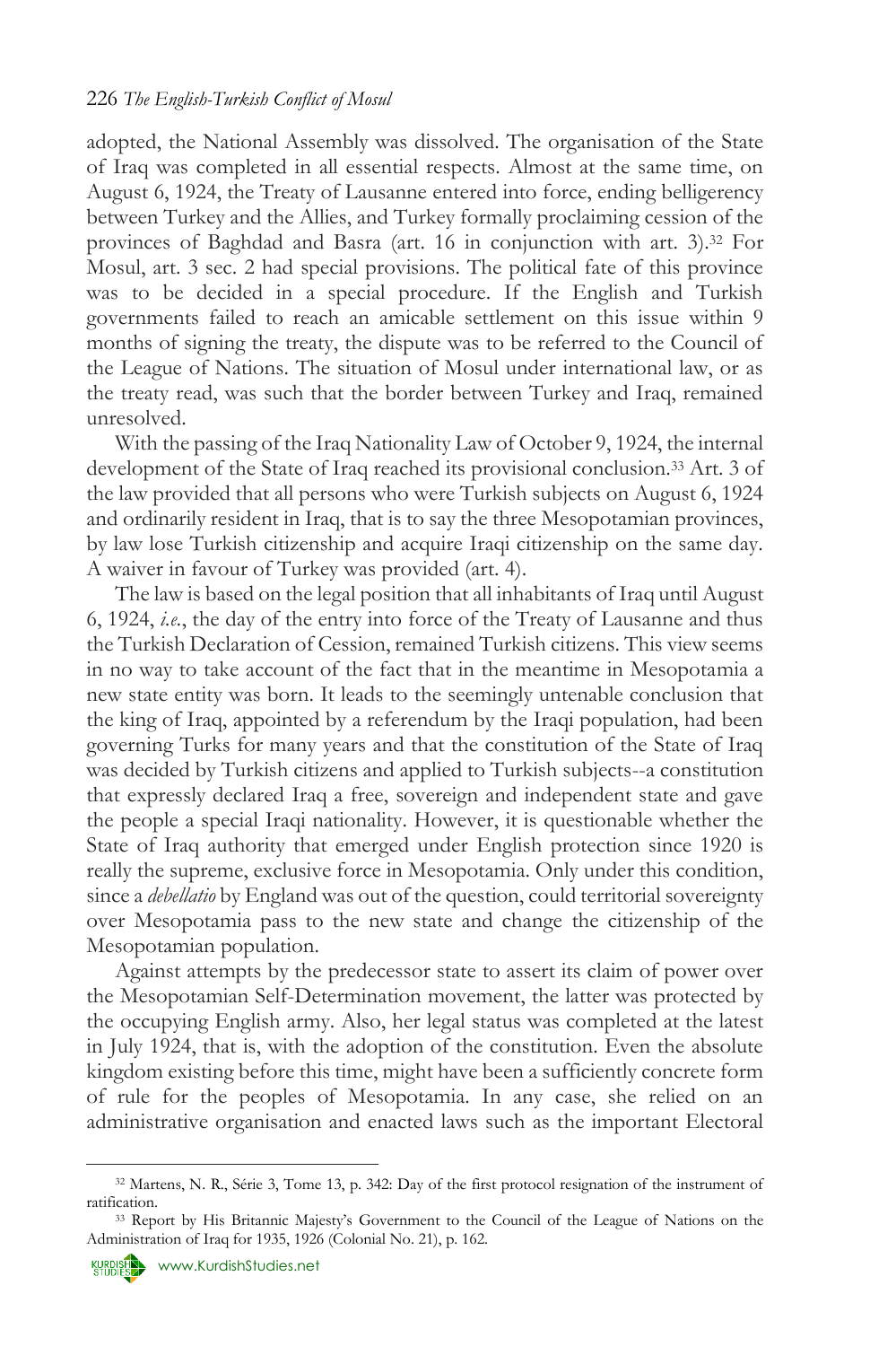Law on the Constituent National Assembly. Therefore, even if the State of Iraq authority had been legally organised, it was bound to the will of a foreign power in its creation and continued existence. The English occupation authority had given her impulse and opportunity of development. Her effectiveness existed only vis-à-vis the state authority of the predecessor state, not against the occupying English army. The English ultimatum, through which the ratification of the Treaty of Alliance was enforced, contained the hidden threat that in the event of a refusal it would regard the State of Iraq to be no longer in existence. However, this constant dependence on a foreign will excluded the absolute character of the State of Iraq authority. The area was only so long and to the extent Iraqi territory, and the population subject to State of Iraq authority, as permitted by England. Mesopotamia was in fact under the guardianship of England. The State of Iraq had neither original nor derived ownership of its territory. She had neither conquered it, nor ceded it. Under international law Mesopotamia's possibility of existence, and with that, the State of Iraq authority, depended in other words on the development of the Anglo-Turkish power game. As it later turns out, during the establishment of the State of Iraq, England had assumed the premature conclusion of a complete *debellatio* of Turkey. In the Peace of Lausanne [sic], enforced by Turkey's newly awakened resistance, Turkey expressly waived only a part of Mesopotamia, while the fate of Mosul was to be decided in a special procedure. Therein lay the recognition of England that until the entry into force of the Declaration of Cession, Mesopotamia remained under the *de jure* power of Turkey. From this legal position, the Iraqi Nationality Law of October 1924 drew the right conclusion by recognising the Turkish citizenship of all residents of Iraq until August 6, 1924.

The establishment of a new state authority on Mesopotamian soil was therefore nothing less than a power of disposition of England chosen over allegedly conquered territory. Mesopotamia was not annexed but raised by the establishment of an independent state authority to the ranks of a new state. Since this type of disposition, as the annexation affected the legal situation of the conquered territory and its inhabitants, it could only be effective under international law if England had the power of disposal over the conquered territory. As already mentioned above, Mesopotamia was neither formally ceded until August 6, 1924, nor was the *debellatio* of Turkey and thus the conquest of Mesopotamia effectively completed under international law. Turkey's *de jure* territorial sovereignty over Mesopotamia continued until the Declaration of Cession of the Peace Treaty. Next to her was the *de facto* state authority of the Iraqi Kingdom. This peculiar legal situation reflects the fact that even before the *debellatio* of Turkey was completed, England sought to transform the military occupation into an annexation veiled by the establishment of the State of Iraq, and later recognised the continuing Turkish territorial sovereignty through Turkish victories. It was only after the Turkish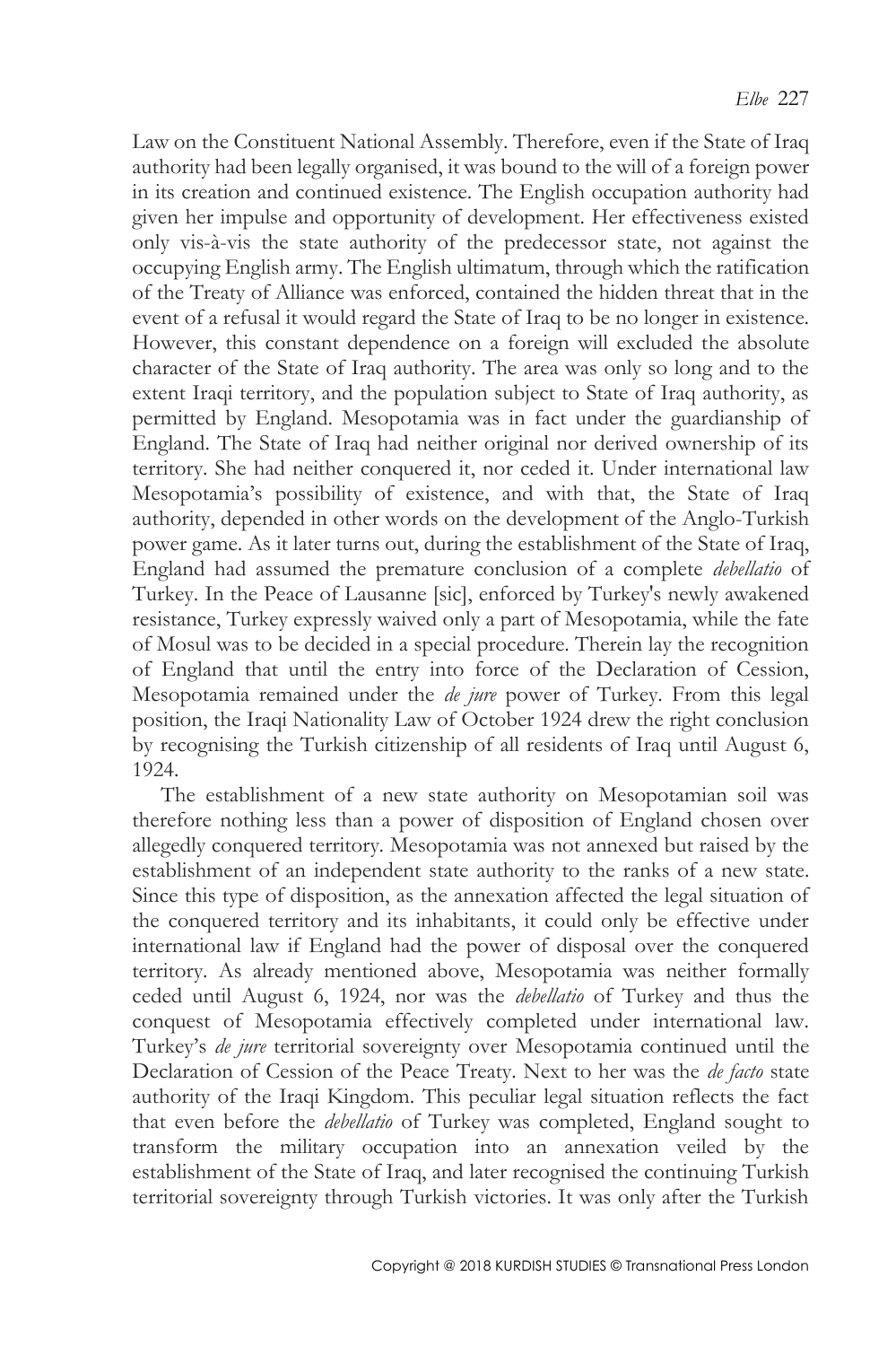Declaration of Cession that the State of Iraq authority was able to emerge effectively under international law.

This view is supported by the League of Nations Resolution on the Iraqi Mandate of 27 September 1924.<sup>34</sup> With explicit reference to the cession article of the Peace Treaty of Lausanne, the agreement to the Anglo-Iraqi Treaty of Alliance was granted, thereby expressing the recognition of the State of Iraq. It was only after the Turkish Declaration of Cession that England's disposition over Mesopotamia, that is, the establishment of a new state in the conquered territory, became effective under international law. For the rest, the mandate decision regulated England's obligations to the League of Nations. Amendments to the Treaty of Alliance require approval of the Council of the League of Nations; the development of the State of Iraq is to be reported annually; England must pledge to all members of the League of Nations, as they formally join the Council Decision, to fulfil the Treaty of Alliance with the State of Iraq.

From the further history of the development of the State of Iraq it is to be emphasised that by treaty between England and Iraq of January 13, 1926<sup>35</sup> – in accordance with the Decision of the Council of the League of Nations over the Mosul region – the Treaty of Alliance was extended to 25 years. The English-Turkish Treaty of June 5, 1926<sup>36</sup> cedes the Mosul province from Turkey to the State of Iraq, and at the same time Turkey recognised it as an independent state. In the treaty of December 14, 192737, concluded between England and Iraq »on the foot of complete equality«, England expressly recognised the State of Iraq as »an independent sovereign state«. The most pressing provisions of the supplementary agreements on the financial obligations of the state and its military institutions are modified in favour of the State of Iraq.

#### **The Mosul conflict**

While the status of the State of Iraq in the southern part of Mesopotamia, *i.e.*, the provinces of Baghdad and Basra, was clarified after the Turkish Declaration of Cession of the Treaty of Lausanne, the political fate of Mosul remained uncertain. According to art. 16 of the Treaty of Lausanne, Turkey had renounced all areas beyond the border as laid down in the treaty. Such a borderline had not been drawn between Turkey and the State of Iraq. Already in the preliminary negotiations of the Lausanne Peace Conference Turkey's obstinate resistance to any voluntary renunciation of the valuable Mosul Province had come to light.<sup>38</sup> In order not to jeopardise the peace framework as a whole, a solution of the dispute in the context of the general settlement

<sup>34</sup> Journal officiel 1924, p. 1346.

<sup>35</sup> Cmd. 2662 (1926); Treaty Series 10 (1926)

<sup>36</sup> Cmd. 2679 Soc. d. Nat., Recueil des Traités 64, p. 380.

<sup>37</sup> Cmd. 2998; Times, December 21, 1927.

<sup>38</sup> Exchange of notes between Lord Curzon and Ismet Pasha November-December 1922. Cmd. 1814, p. 337 *et seq*.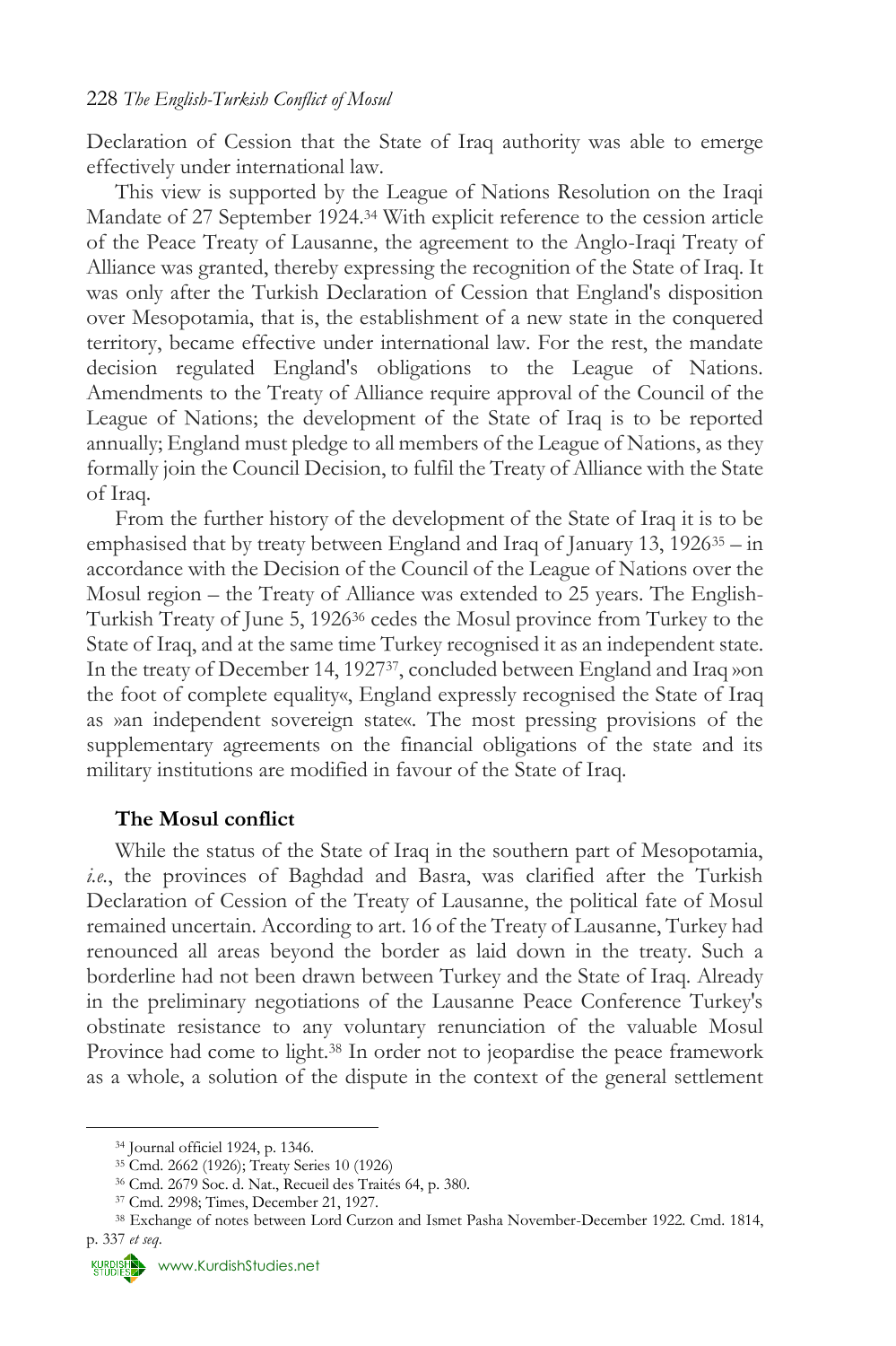had to be abandoned for the time being and the attempt of a separate treatment had to be made. According to art. 3 sec. 2 of the treaty, the border between Turkey and Iraq should be determined by a friendly agreement with Turkey, to be concluded within 9 months between Turkey and Great Britain [sic].

Sec. 2 further elaborates: »In the event of no agreement being reached between the two governments within the time mentioned, the dispute shall be referred to the Council of the League of Nations. The Turkish and British governments reciprocally undertake that, pending the decision to be reached on the subject of the frontier, no military or other movement shall take place which might modify in any way the present state of the territories of which the final fate will depend upon that decision. «

After the attempt of both governments to establish the disputed borderline at a conference in Constantinople in June 1924 had failed due to Turkish obstinacy and new territorial claims of England,<sup>39</sup> the dispute was presented in August 1924 at the request of the English government to the Council of the League of Nations.<sup>40</sup> The questions of international law which have emerged in the course of the procedures, insofar as they have general significance beyond the Mosul case, concern the object, legal nature and effect of the Council Decision, the material basis of the Council Decision, and its implementation.

#### **Object of the procedure**

The procedure before the Council of the League of Nations had been initiated by a unilateral request by England. The English plenipotentiary's attempt to establish a common Anglo-Turkish formula as the basis for invoking the Council of the League of Nations at the Constantinople Conference after fruitlessly ending the direct border negotiations failed due to the objection of the Turkish chief negotiator that the conference lacked jurisdiction.<sup>41</sup> The dispute therefore came in the English version of the request as »Frontière de l'Iraque art. 3 (2) du traité signé à Lausanne le 24 Juillet 1924« on the agenda of the September session of the Council of the League of Nations. The unclear nature of the dispute in the Treaty of Lausanne and the lack of a jointly agreed formula led to a fundamental disagreement between England and Turkey over the subject of the procedures. According to the English view<sup>42</sup>, the Council of the League of Nations had merely the task of determining the course of the northern borderline of the Iraqi state, which at that time was designated only by a military demarcation line. It was tacitly assumed that the Mosul Province

<sup>&</sup>lt;sup>39</sup> *Cf.* the negotiation minutes of the Constantinople Conference, Turkish Redbook Nr. 137-141 Publ. Cour. Perm. d. Just. Série C, Nr. 10, p. 166 *et seq*.

<sup>40</sup> Journal Officiel, 1924, p. 1465.

<sup>41</sup> *Cf.* Protocol of June 5, 1924 (Publ. Cour. Perm. d. Just *ibid*., p. 173 *et seq*.)

<sup>42</sup> Memorandum of the English Government of August 14, 1924. Soc. d. N., Journal Officiel 1924, p. 1566, Declaration of Lord Parmoors during the session of the Council of the League of Nations of September 20, 1924, Journal Officiel 1924, p. 1318.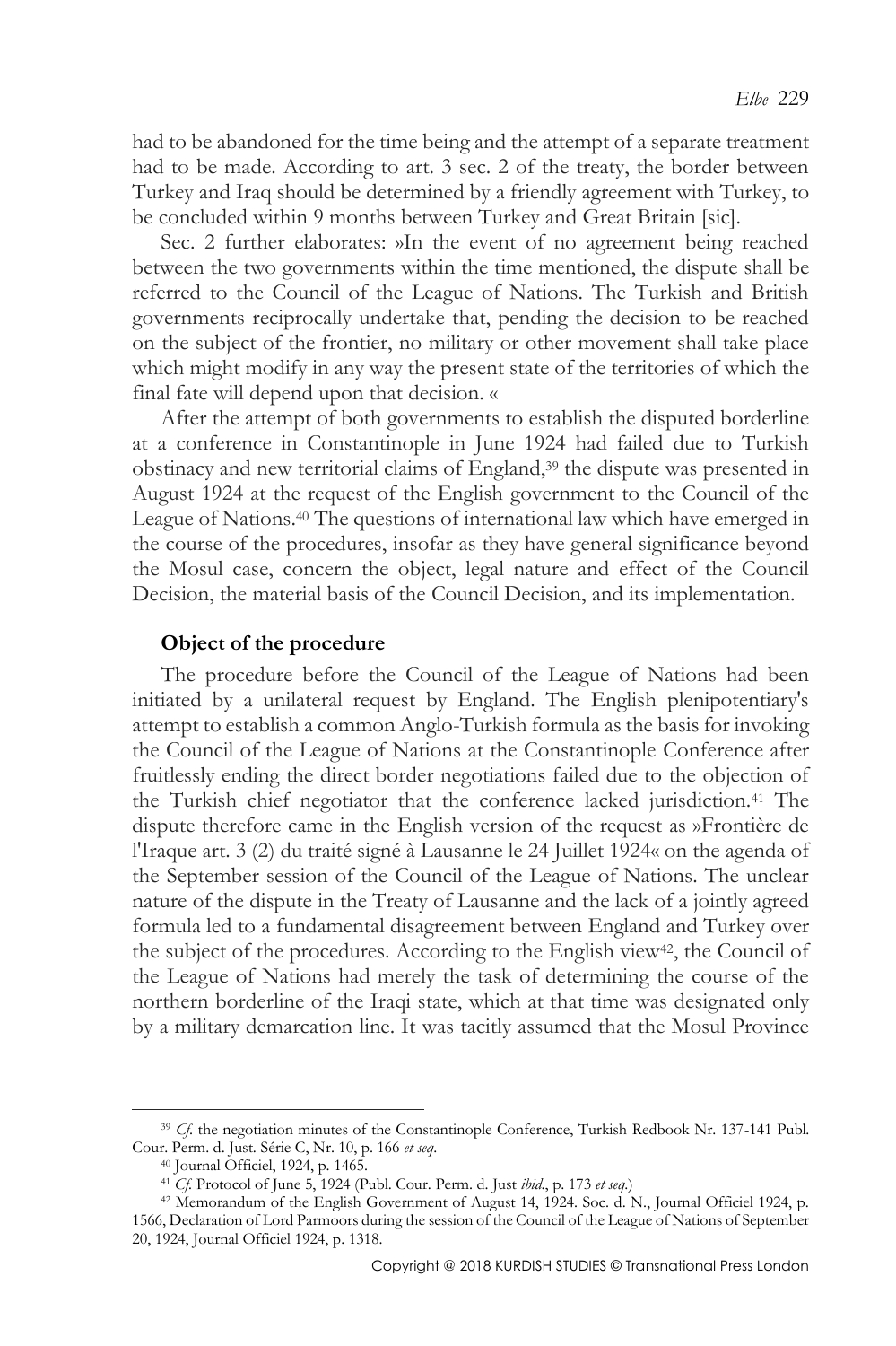was already ceded as a geographical<sup>43</sup> entity in the Treaty of Lausanne and constituted an integral part of the State of Iraq. In contrast, the Turkish government<sup>44</sup> denied having ceded the Mosul Province in any statement. She referred to the preliminary negotiations between Lord Curzon and Ismet Pasha in Lausanne, which dealt with the political fate of the Mosul region as a definite geographical entity. The result of these negotiations was art. 3 sec. 2 of the Treaty of Lausanne, which excluded the dispute from the general peace settlement as it had become during the negotiations.

Based on the treaty wording neither one's thesis can be justified. The description of the dispute as a border issue between Turkey and Iraq is so general that it covers both views. For the purpose of art. 3 sec. 2, it is necessary, as has happened on the Turkish side, to go back to the motives of this special regulation. They arise clearly from the private exchange of notes between Lord Curzon and Ismet Pasha at the time of the Lausanne Peace Conference. In these negotiations, the political fate of the entire Mosul Province was contested. It was clear from the arguments of the two conflicting parties, that based on ethnographic, historical, economic, and strategic considerations, it was not the single borderline in northern Iraq that was in dispute but the possession of the whole province of Mosul with its rich oil wells scattered over the long stretches of Upper Mesopotamia. The ethnographic argument was based on the entire population of this province. In terms of economic considerations, the allocation of the whole territory to one state or the other has been referred. In the English view, the possession of all of Mosul was a vital necessity for the State of Iraq. It was precisely the extension of the dispute over the Mosul region as an economic, ethnographic, and territorial unit that made a common understanding between England and Turkey difficult, and finally impossible. Simple border adjustment [sic] issues would probably have been agreed upon soon. But because the »Mosul Question« in this form threatened to become an obstacle to the general peace agreement, it had, at the concurring wish of the party [sic], been detached from the agenda of the peace conference and reserved for a special regulation. Moreover, the Turkish draft treaty was given the identical legal status, which later became the final treaty text.<sup>45</sup> Turkey proposed to set the »border with Iraq« through a friendly settlement of the parties. Following the previous Turkish statement, it was clear that a waiver by Turkey of the Mosul region could not be included in this version. As the drafting history of art. 3 sec. 2 proves, the political fate of the Mosul Province as a geographical and economic unit was subject to the peace negotiations and with that also subject to the Decision of the League of Nations. At the Constantinople Conference both parties followed this interpretation



<sup>43</sup> Turkish Memorandum of September 5, 1924, Journal Officiel 1924, p. 1575, declaration of the Turkish representative Fethi Bey during the September 20, 1924 session. J. O. 1924, p. 1320 and during the session of September 25, 1924. J. O. 24, p. 1338.

 $44$  See supra 32.

<sup>45</sup> Publications Cour Perm. Just. C. Nr. 10, p. 158.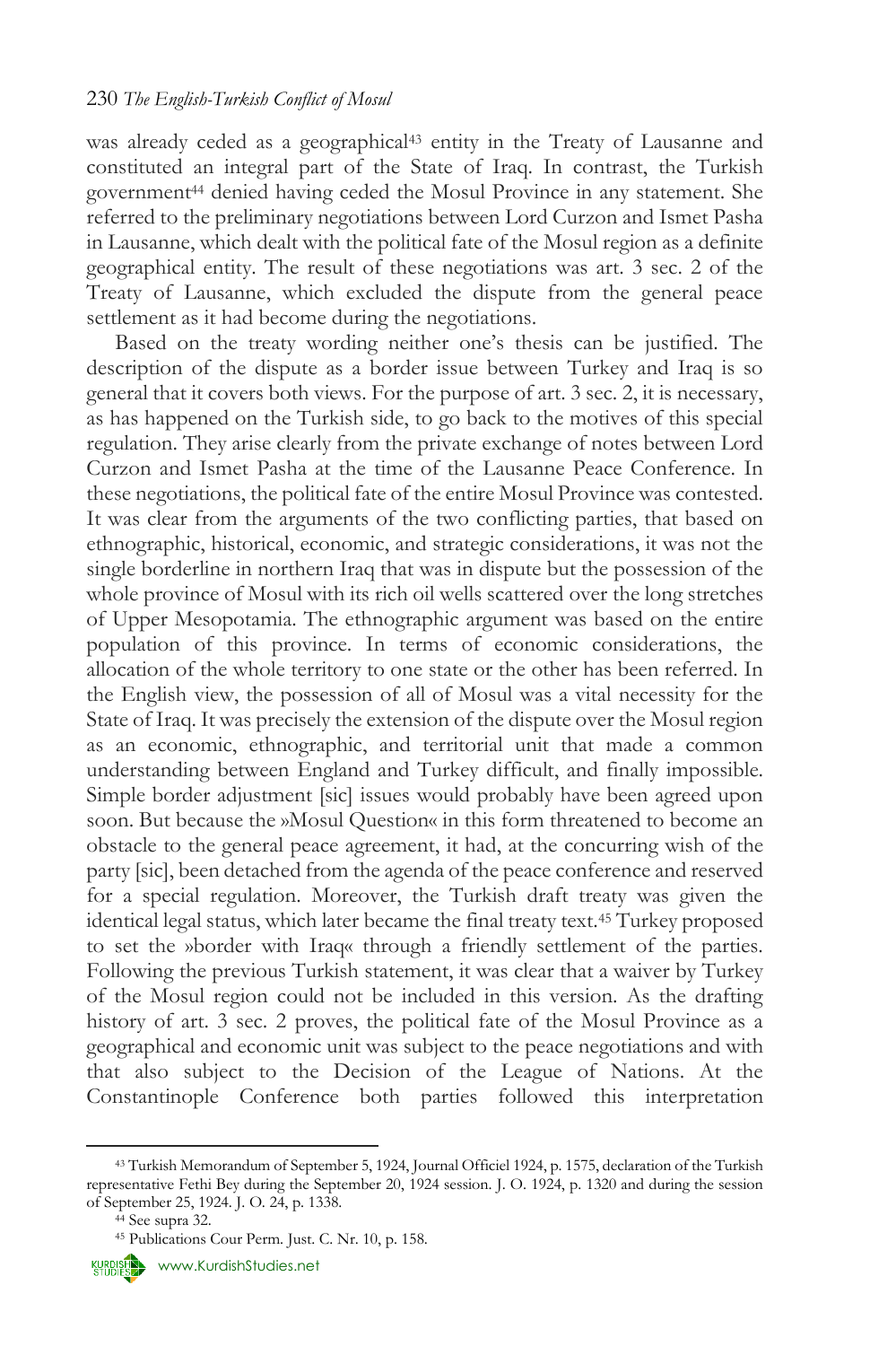accordingly. The Council of the League of Nations, too, has practically joined the Turkish view, declaring that it is its task to determine the border it regarded good. That was because the Council's freedom of resolution was not even limited by a Turkish Declaration of Cession, if it had been made at all.<sup>46</sup>

#### **Legal nature and effect of the Council decision**

A similar disagreement, linked to the ambiguity of the Treaty of Lausanne text and the lack of a joint request to the Council of the League of Nations, arose over the legal nature of the procedures and the effect of the Council Decision. According to the English view, the Council had arbitral functions. The parties were to be bound by the decision of the Council of the League of Nations from the outset. Turkey considered the task of the Council to be a simple conciliation within the meaning of art. 15 of the Covenant of the League of Nations. Accordingly, the Council had only proposals to resolve a dispute, the adoption of which was reserved for the parties. Turkey justified her view by stating that cession of territories, which might be required by Council Decision, required the consent of the state concerned.<sup>47</sup>

Although the Turkish representative in later negotiations stated that he was willing to accept the Council Decision in advance, as did England<sup>48</sup>, the Council of the League of Nations decided on September 19, 1925, to settle the dispute with an Advisory Opinion from the Permanent Court of International Justice determining the jurisdiction of the Council on the basis of the Treaty of Lausanne.<sup>49</sup> In its Advisory Opinion of November 21, 1925, the Court concluded from the intention of the parties expressed in the Treaty of Lausanne and from its concurring statement that the Council Decision was to be presumed in advance, that the Council should exercise its functions as an arbitrator, and that the parties were bound by its decision.<sup>50</sup>

This view should correspond to the legal situation. The wording of the treaty gives no immediate indication. It is true that the French text of the Treaty uses the words »litige« to indicate dispute, and »decision« for the Decision of the Council of the League of Nations. The English text reads in the same place of »dispute« and »decision«. However, in this context it is impossible to draw any conclusion as to the legal nature of the procedure from the choice of such general procedural and judgmental phrases. The purpose of the special regulation is crucial. As the Hague Court [sic] has held in convincing and substantive evidence of the preliminary negotiations and the terms of the Treaty

<sup>46</sup> Brantings Report in the session of September 30, 1926 Journal Officiel, p. 1358.

<sup>&</sup>lt;sup>47</sup> *Cf*. the declarations of Lord Parmoors and Fethi Bey before the Council of the League of Nations' session of September 20, 1924 (Journ. Off. 1924, p. 1318 *et seq*.) and of September 25, 1924 (Journ. Off. *ibid*., p. 1337 *et seq*).

<sup>&</sup>lt;sup>48</sup> *Cf*. the declarations of the Rapporteur Branting during the Council of the League of Nations' session of September 30, 1924 (Journ. Off. 1924, p. 1358). Council Decision of September 30, 1924, stating that the parties agree on this point, Journal Officiel 1924, p. 1360.

<sup>49</sup> Journal Officiel 1925, p. 1382 (1377).

<sup>50</sup> Publ. Cour Perm. Just. Int. Série B. Avis Consultatif Nr. 12 (*cf*. especially p. 19, 28).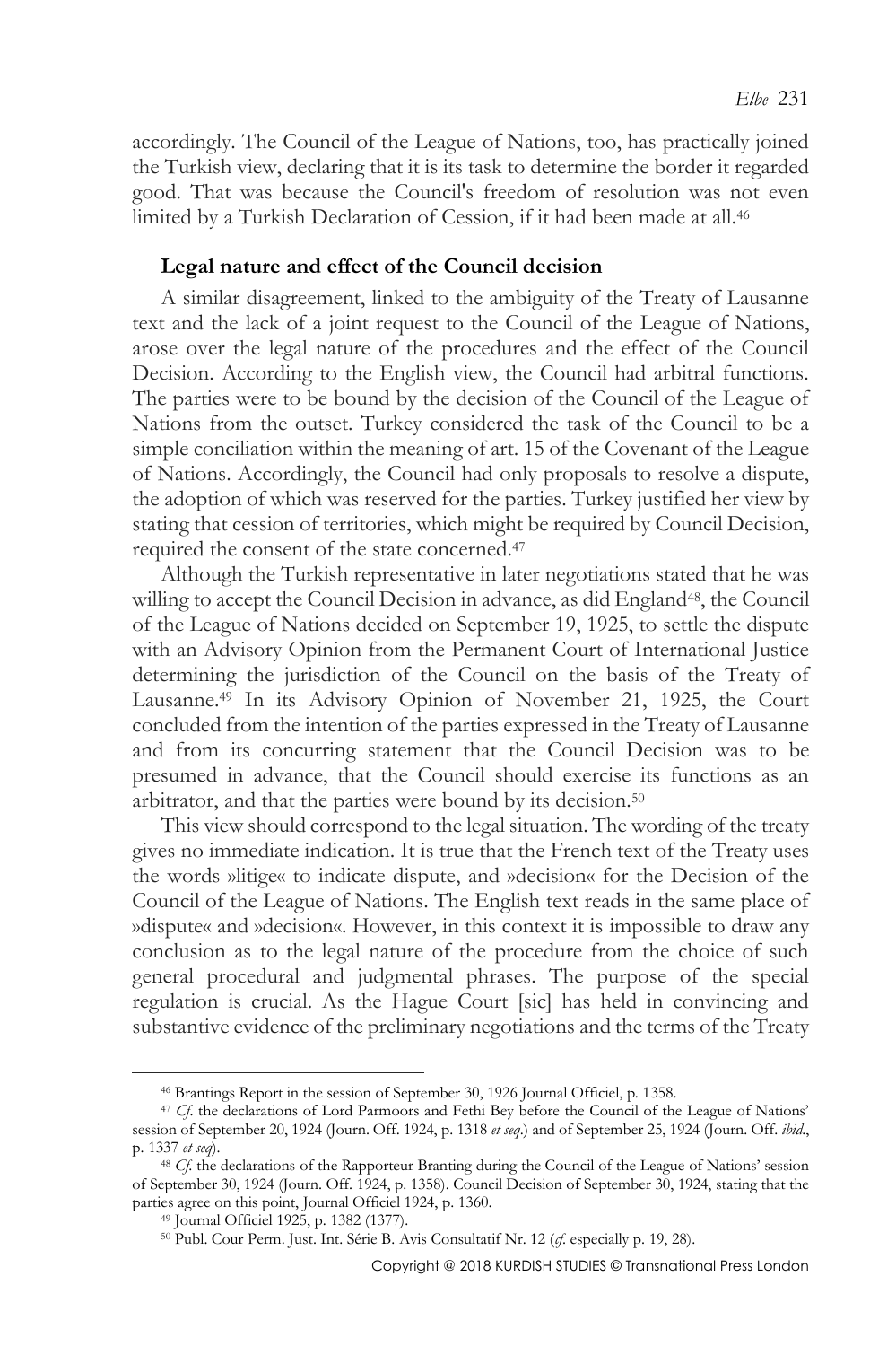of Lausanne, the will of the parties was directed towards bringing about an irrevocable final decision over the border dispute. The invocation of the Council of the League of Nations was, according to the object of the treaty, the last resort for the peaceful settlement of the dispute, and in effect meant the final solution to the question, for the appeal to arms after the conclusion of the Lausanne Peace [sic] was no longer a legal resort of settling a question that formed an integral part of the peace treaty. The Turkish representative himself recognised the binding force of the Council Decision at the conclusion of the 30th council session. His explanation, however, consisted of no more than an interpretation of the treaty text. The decisive declaration was made by the Turkish side with the signing and ratification of the Treaty of Lausanne, art. 3 of which obliged Turkey, if direct negotiations with England were to remain fruitless, to submit the dispute to the Council of the League of Nations. There is no doubt that, in the event of a favourable decision, Turkey would have upheld the binding force of the Council Decision by all means. Their opposition to this interpretation of the treaty began only at the moment when the victory of the English thesis became more and more probable.

But if the will of the party was aimed at obtaining a final decision binding both parties, then the task of the Council was not limited to a simple »recommendation« or »mediation«, but to act as an arbitrator. Although the Covenant of the League of Nations does not provide for such a jurisdiction for the Council – the Council's dispute resolution mechanisms are recommendations and mediations – the parties were not prevented by mutual agreement from issuing jurisdiction to the Council of the League of Nations, as any other entity or individual arbitrator, for a particular dispute.<sup>51</sup>

With the determination of the borderline between Turkey and Iraq within the meaning of art. 3 sec. 2 of the Treaty of Lausanne, the Council Decision on this point had to supplement the incomplete Turkish Declaration of Cession of Art. 16. With its legal effectiveness, the territorial sovereignty of Turkey over the Turkish territories awarded to the State of Iraq ceased to exist. A special Declaration of Cession of Turkey for these territories after the arbitration was pronounced was neither required, nor admissible.

## **Investigation and voting procedure of the Council of the League of Nations**

The arbitral task of the Council determined its procedure and at the same time the basis for its decision. Whilst recommendations or mediations without binding force may be politically expedient for the parties, the arbitration, in which the arbitration awards both parties are obliged to undertake, must be conducted in a manner which ensures impartial truth-finding and is based on objective principles of decision-making. In the absence of specific provisions in the Covenant of the League of Nations on the procedure to be applied in the

[www.KurdishStudies.net](http://www.kurdishstudies.net/)

<sup>51</sup> Cour. Perm. de Just. Int. Avis Consultatif Nr. 12, p. 27.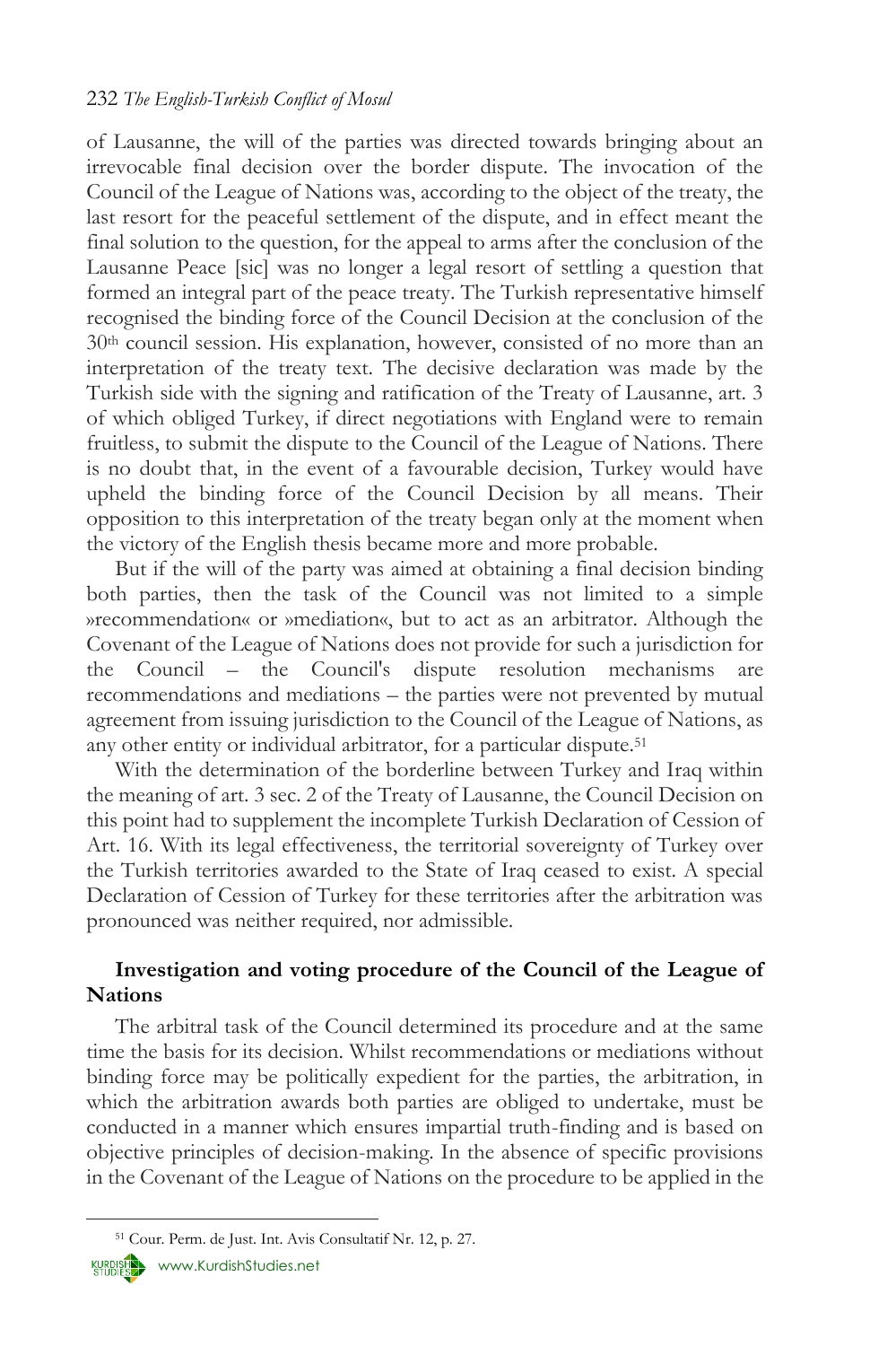ruling, the Council had a free hand in choosing its method of investigation. Turkey demanded a referendum on the Mosul population as the most equitable means of resolving the territorial dispute. England considered that conducting a referendum was inappropriate for technical reasons, for the politically illiterate population could not gauge the extent of their decision. The means of referendum are not suitable for territorial disputes at all, since the large number of alternatives cannot formulate a simple question suitable for a mass vote.<sup>52</sup> England therefore demanded that a commission of inquiry be set up to investigate the problem independently and submit proposals of decisions to the Council of the League of Nations. The Council decided the procedural issue in favour of the English proposal. A tripartite commission of inquiry, who had no direct interest in the dispute, was commissioned to collect and review all available material and to recommend to the Council the most appropriate solution.

The Commission could use all available evidence, conduct investigations on the spot, and hear the parties. For the rest, it had to regulate its own procedure.<sup>53</sup> From January 27 to March 18, 1925, the Commission visited the Mosul region and, while energetically maintaining its full independence from English interference attempts, undertook in-depth research into the country's ethnographic, economic, political and military situation. Its members heard witnesses from the population, travelled the area in all directions – in some cases even flew over it – and negotiated with the central governments of the parties and the local authorities. It would be difficult to criticise the Commission for having favoured one of the two parties by the nature of its action. It was much more concerned with objective truth-finding. The results of their investigation are set out in a detailed report submitted to the Council on July 16, 1925, which became the basis of the Council Decision.<sup>54</sup> As the procedure progressed, another disagreement arose among the parties over the voting mode of the Council of the League Nations voting procedure, and the parties' participation in the vote. For the Council Decision, was the majority principle applicable or was it decided unanimously? Because of its purely legal nature, this question – together with the legal nature of the Council Decision discussed above – was submitted to the Hague Court for an Advisory Opinion.<sup>55</sup> According to the English view, the Council had to decide by majority vote. From the arbitration character of the procedure and a number of practical arbitration cases, and according to the prejudice methods of English jurisprudence, it was held that arbitration awards had to be made by majority vote. This procedure had also to apply to the present case, since the Council had jurisdiction, not by virtue of a special provision of the pact, but by agreement of the parties. The provisions of the pact, which in principle

<sup>52</sup> Lord Curzons declaration during the Lausanne Conference Cmd. 1814, p. 361.

<sup>53</sup> Council Decision of September 30, 1924, Journal Officiel 1924, p. 1360.

<sup>54</sup> Journal Officiel 1925 Document C, 400, M. 147 1925 VII.

<sup>55</sup> Council Decision of September 1925. Journ. Off. 1925, p. 1382 (1377)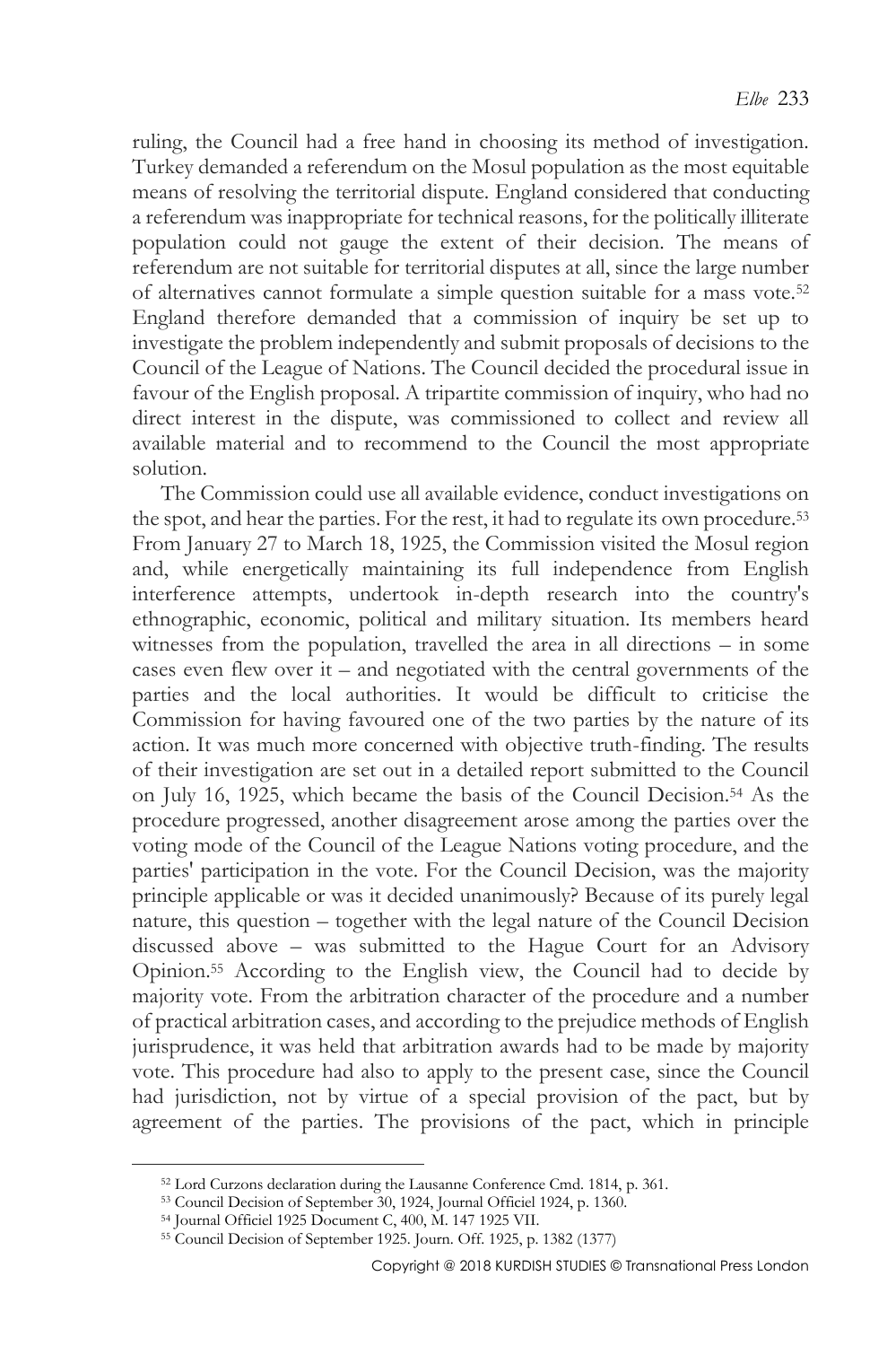demanded unanimity of the Council Decision, were not to be applicable.<sup>56</sup> Turkey confined herself to emphasising to the Council of the League of Nations the necessity of Turkish approval of any change in its legal status in the Mosul region.<sup>57</sup> In its Advisory Opinion of November 21, 1925, the Hague Court decided the applicability of the unanimity principle. The representatives of the parties could vote, but their votes were not included in the unanimity rule pursuant to art. 15 sec. 6 of the Covenant of the League of Nations.<sup>58</sup> The Court's ruling was based on the consideration that the organisation and procedure of the Council of the League of Nations, irrespective of whether the Council fulfilled a statutory function or, as in this case, a task entrusted to it by party agreement. The principle of unanimity would correspond to the legal status of the Council as the representative body of an association of independent states that could not be bound by majority vote. Exceptions were only admissible as expressly stipulated by statute or by special agreement.

However, it is questionable whether art. 3 sec. 2 of the Treaty of Lausanne contains such a special party agreement. It is precisely this arbitration task, which here was delegated to the Council outside its legal jurisdiction that changes its character insofar as the states represented in the Council are to decide, not as representatives of their national interests, but as impartial arbitrators, on a dispute over which their state existence is in no way touched. Yet, this eliminates the main reason for the application of the unanimity principle. On the contrary, it must be concluded that if, by special treaty, the jurisdiction of the Council as arbitrator can be established outside the covenant, the special principle of majority applicable to the nature of arbitration must also be applied.

## **The decision-making principles**

As has already been stated, the arbitration role of the Council of the League of Nations created the necessity to base the Council Decisions on objective principles. But is there a substantive realm of law that provides universally valid decision-making principles for disputes of this kind? Since the time of the authoritative regulation of the European territorial statutes by the powers of the Congress of Vienna until the outbreak of the World War [sic], contains a wealth of examples that show how territorial claims of old or newly emerged states were peacefully settled by discretionary interventions by the European Concert. Through this state practice, there is an unmistakable move towards a new legal order in the acquisition and loss of territory, which is no longer based solely on historical or legitimately acquired legal titles, but which considers territorial disputes as a complex of facts composed of the most diverse



<sup>56</sup> English Memorandum of October 20, 1925 (Publ. Cour. Perm. Just. Int. Série C, Nr. 10, p. 198 *et seq*. Plead of the English representative before the Court on October 26, 1925 (*ibid*. p. 18 *et seq*.).

<sup>57</sup> Tevfik Rushdy Bey's declaration during the Council of the League of Nations' session of September 19, 1925. Journ. Off. 1925, p. 1379 *et seq*.

<sup>58</sup> Avis Consultatif Nr. 12, p. 28 *et seq*.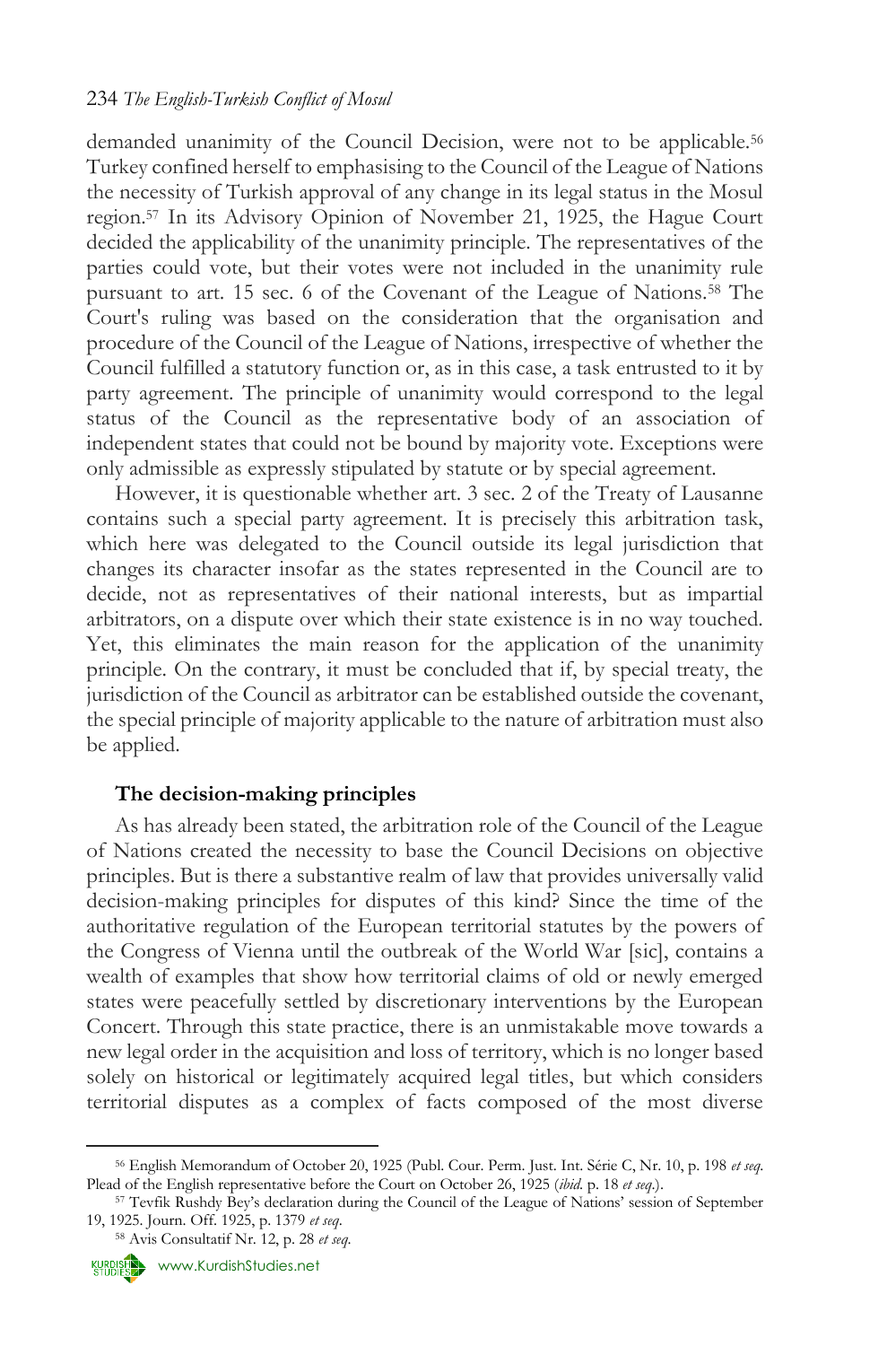elements. Economic, geographical, and national elements – to name only the most important ones – are intended, according to their relative value, to help determine the political fate of disputed territories. Corresponding to its nature as an order based on objective standards, this legal idea comes into its own applicability wherever a will superordinate to the individual state, be it in the form of an organised state association or an *ad hoc* state union, limits it struggle for power. A modern example of this kind of dispute resolution is the Mosul Conflict, which compelled the appointed Council of the League of Nations Council and the parties to seek a settlement of the dispute on the basis of objective justice.

This tendency was shown in the negotiations between the parties already. England and Turkey are trying to justify their claims over the disputed area through historical, ethnographic, geographical, economic, strategic and political considerations. The arguments are the same in all negotiations since the Lausanne Conference, repeated in writing and orally before the Lausanne Territorial Commission, at the Constantinople Conference, and before the Council of the League of Nations.

The English thesis is composed of the following reasons<sup>59</sup>:

## **i) Ethnographic aspects:**

The Mosul region is inhabited mainly by Kurds and Arabs. The Turks, who live in Mesopotamia, form a vanishing minority (1/12 of the total population) and are not race-related with the Anatolian Turks, proving their language and moral differences [sic]. The Turkish origin of numerous place names is explained by the centuries-old Turkish rule. The Greek designation of many Turkish cities gives the Turks no reason to return these cities to Greece. The non-Turkish majority of the population has a right to state existence, which is realised in the State of Iraq for parts of the Mesopotamian population. Ethnographic considerations therefore call for the incorporation of the Mosul region into the Iraqi state.

## **ii) Political aspects:**

The majority of the population wants to separate from Turkey and to join the State of Iraq. This commitment has been unambiguously expressed in the referendum organised for the royal election of Faisal, in which the majority of the population of the Mosul region participated. The Mesopotamian Kurds lack any feeling of belonging to the Anatolian tribesmen living under Turkish rule. They tend towards the Arabic State of Iraq. The Turkish administration in

 $\overline{a}$ <sup>59</sup> Memorandum of the English Government of December 14, 1922 Cmd. 1814 p. 363; La Question de Mossoul de la Signature d'Armistice de Moudros (October 30, 1928) au 1er Mars 1925. Constantinople 1925 (Turkish Redbook) 79; English rebuttal of December 26, 1922 Cmd. 1814, p. 381; Redbook p. 93; Lord Curzons speech before the Territorial Commission of the Lausanne Conference on January 23, 1923, Cmd. 1814, p. 352, p. 393; Declaration of the English representative Sir Percy Cox at the Constantinople Conference, Turkish Redbook Nr. 138, 139, 140, 141; English memorandum of August 14, 1924, Journal Officiel 1924, p. 1566; Speech of Lord Parmoor before the Council of the League of Nations of September 20, 1924, Journal Officiel 1924, p. 1318; Amerys speech before the Council of the League of Nations of September 3, 1925 Journal Officiel 1925, p. 297 and on September 4, 1925 Journal Officiel 1925, p. 1328.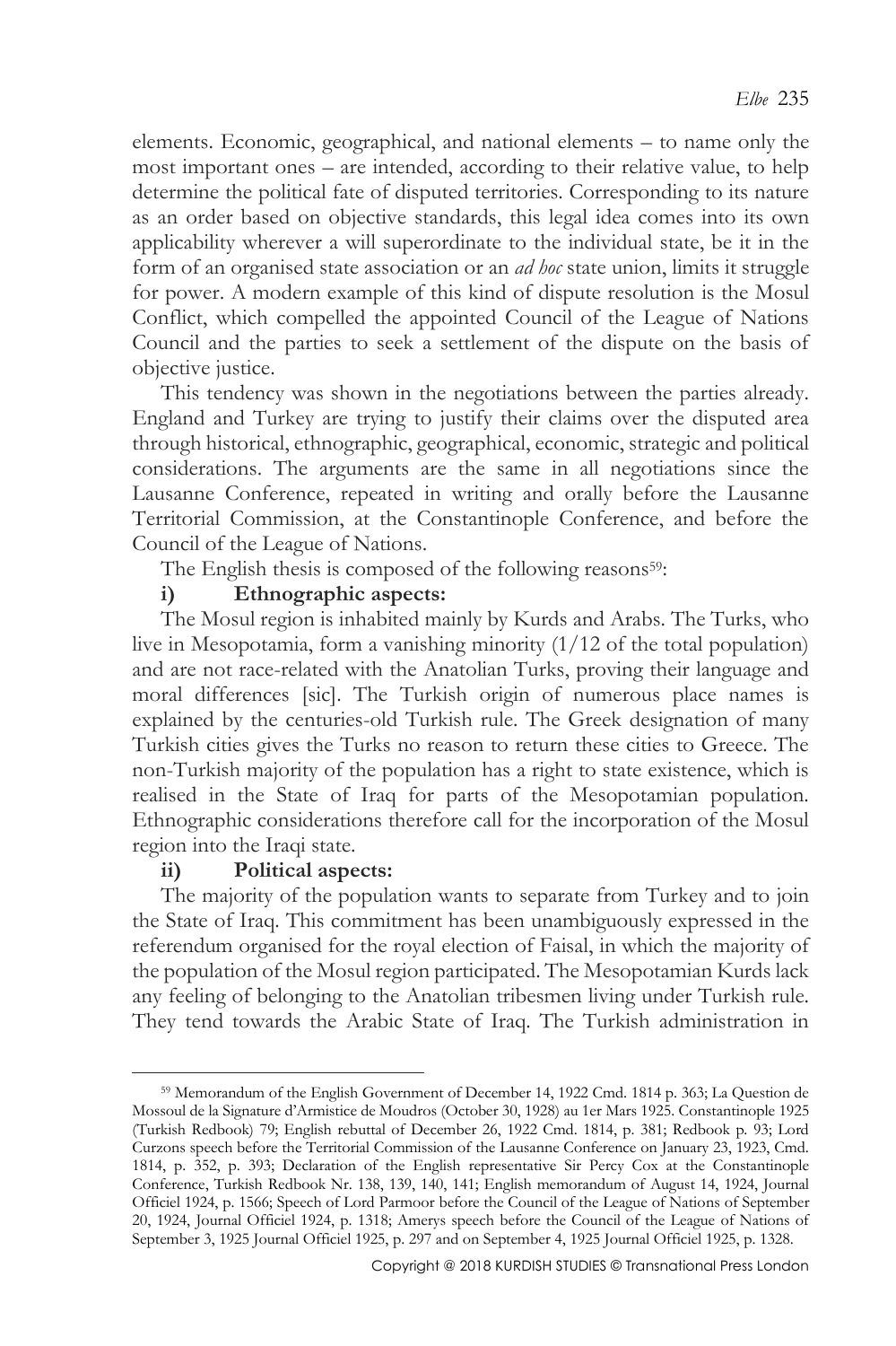## 236 *The English-Turkish Conflict of Mosul*

Mesopotamia has had difficulties with the Kurdish population throughout its existence and has seldom been able to exercise effective control over these areas. The Kurds prefer a regime that guarantees them freedom of political development. Moreover, the allocation of the Mosul region to the State of Iraq is a vital necessity for it. In the interest of a lasting peace, the special situation of the State of Iraq has to be taken into account.

## **iii) Historical aspects:**

During the centuries-long foreign domination by Turkey over Mesopotamia, she has not comprehended to merge the foreign national population with the Turkish. The failure of Turkish rule justifies the permanent separation of the territory from Turkey. Relying on long-standing historical ties, no territory can be reclaimed that has been separated from the old state by warlike events. Moreover, the Turkish government treated the Mosul region for a long time as part of the Baghdad Province, proving that it constitutes also administratively one of the southern provinces of Mesopotamia an entity.

## **iv) Economic aspects:**

The import and export trade of the Mosul region tends to head south, downstream. There is only insignificant direct trade between Turkey and the Mosul region. On the other hand, Baghdad is dependent on the grain supply from the Mosul region. Similarly, the economic interests of neighbouring states (Syria, Persia) require state unity between Mosul and southern Mesopotamia. Traffic considerations also speak in favour of the creation of this political unity. The city of Mosul has secure connections with the cities in the south of Mesopotamia at all seasons, while in the winter it is completely cut-off from Anatolian Turkey.

## **v) Strategic aspects:**

If Turkey possesses the Mosul region, it can at any time, by blocking the wheat supply to Baghdad, cause a famine in the capital of the State of Iraq. The Arab capital of Baghdad is only 70 miles from the Turkish border. The Mosul region as a location for a Turkish army corps means a permanent threat to the State of Iraq and other neighbouring states. The weak range of hills in the south of the Mosul region does not pose a serious obstacle to a Turkish invasion, and the independence of the Arab Kingdom cannot be sustained in such a difficult external situation. Conversely, the northern border of the Mosul region, with its high, inaccessible and difficult to pass mountains, forms a natural and easily monitored strategic border for the State of Iraq. The possession of the Mosul region is meaningless for the defence of Turkey, as the State of Iraq does not pose a threat, which is not the case in the reverse case. Incidentally, the hardto-cross northern border offers every state the advantage of security against enemy invasions. Even if, for ethnographic, economic or other aspects, a different solution to the question of territorial question appeared justified, the strategic aspects would have to be the decisive factor for the annexation of the Mosul region to the Iraqi state.

## **vi) Legal aspects:**



KURDISHAN [www.KurdishStudies.net](http://www.kurdishstudies.net/)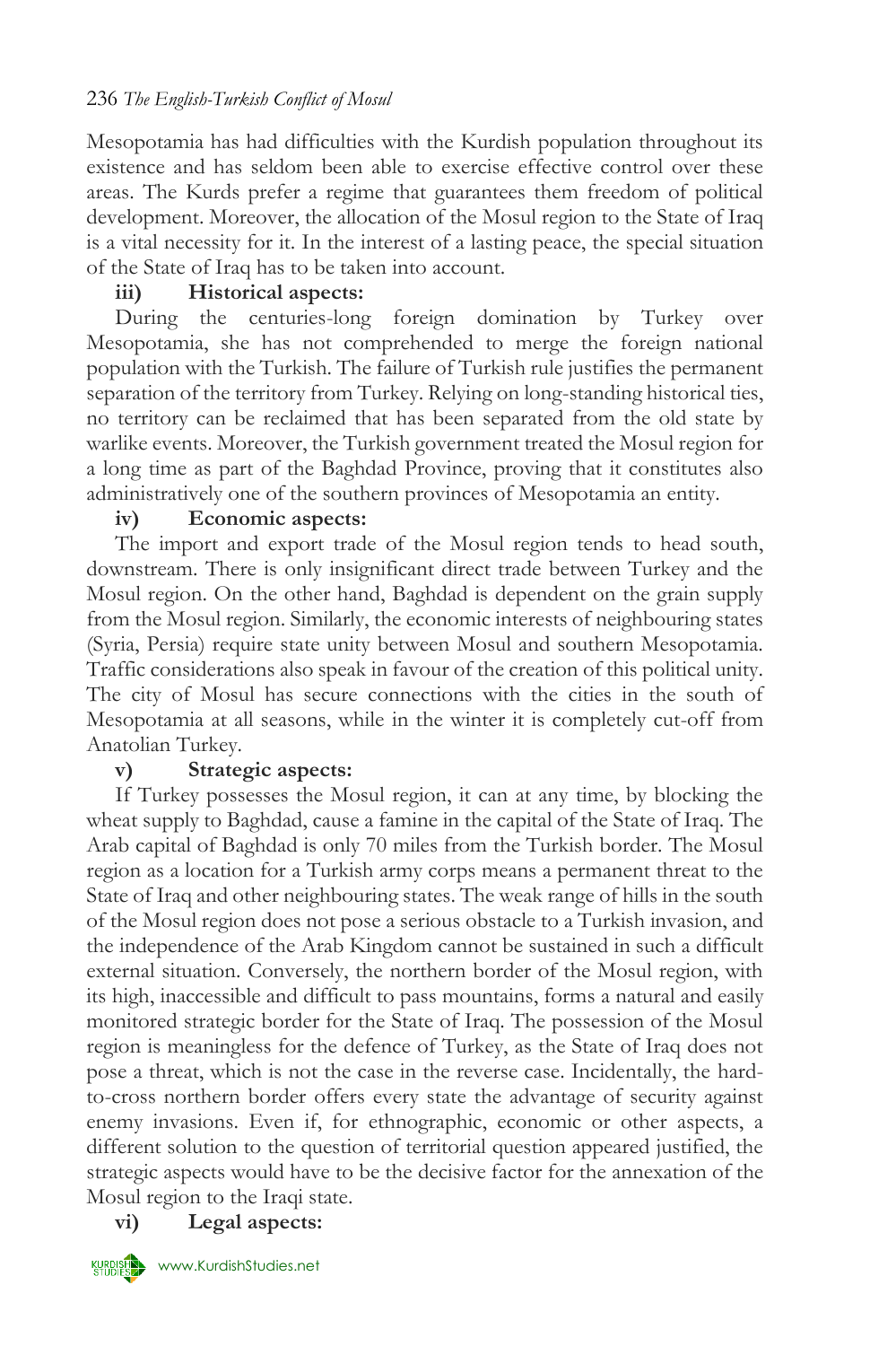England has conquered the Mosul region and does not need to return it voluntarily [sic]. Moreover, by accepting the mandate for the whole of Mesopotamia, England is bound to the Council of the League of Nations and, by concluding the Treaty of Alliance with the Iraqi State, it is obliged to maintain the existing state. The Turkish National Pact, which maintains Turkey's sovereignty over these areas and demands a free referendum on its future political fate, cannot change this legal situation.

In contrast, Turkey argued the following thesis<sup>60</sup>:

## **vii) Ethnographic aspects:**

The English population statistics on Mosul are wrong. The vast majority of the Mosul population consists of Turks and Kurds (85%). The Kurds are racerelated to the Turks; both are of Turanian descent. Also, from the point of view of religion and custom, both tribes form solid national unity [sic]. The low prevalence of the Turkish language in the Mosul region is no proof against the strength of the Turkish element, as most Turks because of their trade relations with Kurds and Arabs use their language. The Turkish origin of many place names proves the Turkish character of the country. The population of the Mosul region therefore has in its majority the same population elements as the Turkish-Kurdish nation state [sic].

#### **viii) Political aspects:**

The will of the population demands the annexation of the Mosul region to Turkey. The small minority that has declared itself in favour of joining the State of Iraq before the Commission of Inquiry of the Council of the League of Nations must submit to the majority's will. A referendum in the Mosul region will undoubtedly express this political will. Between the Mesopotamian Kurds and the Turks of Asia Minor [sic] there is a centuries-old sense of closest political togetherness, based on the commonality of race, religion and culture. Contemporary Turkey is a nation-state of Kurds and Turks [sic]. The nationality principle gives the Mesopotamian Turks and Kurds a right to join this state. The Arab part of Mesopotamia with its different language and civilisation only begins at the southern border of the Mosul region. Local revolts in Mesopotamia against British rule prove the aversion of the Mosul population to the Iraqi State. The separation of Mosul from Turkey must become a source of ongoing disputes. In the interest of peacekeeping, therefore, the maintenance of Turkish territorial sovereignty is required.

#### **ix) Religious aspects:**

 $\overline{a}$ 

The majority of Mosul's people profess the same religion as the majority of the Turkish population, and therefore stand in contrast to the rest of the

<sup>60</sup> Turkish memorandum of December 23, 1922, Cmd. 1814 p. 362; Turkish Redbook p. 86, Ismet Pashas letter of December 29, 1922, Cmd. 1814 p. 387; Redbook p. 98, Ismet Pashas speech before the Territorial Commission of the Lausanne Conference on January 23, 1923, Cmd. 1814 p. 337, 395, Redbook Nr. 138- 141; Turkish memo of September 5, 1924, Journal Officiel 1924 p. 1574. Document C 494, 1924, p. 1318; Tevfik Rushdy Bey's speech before the Council of the League of Nations on September 3, 1925, Journal Officiel 1925, p. 1317 *et seq*.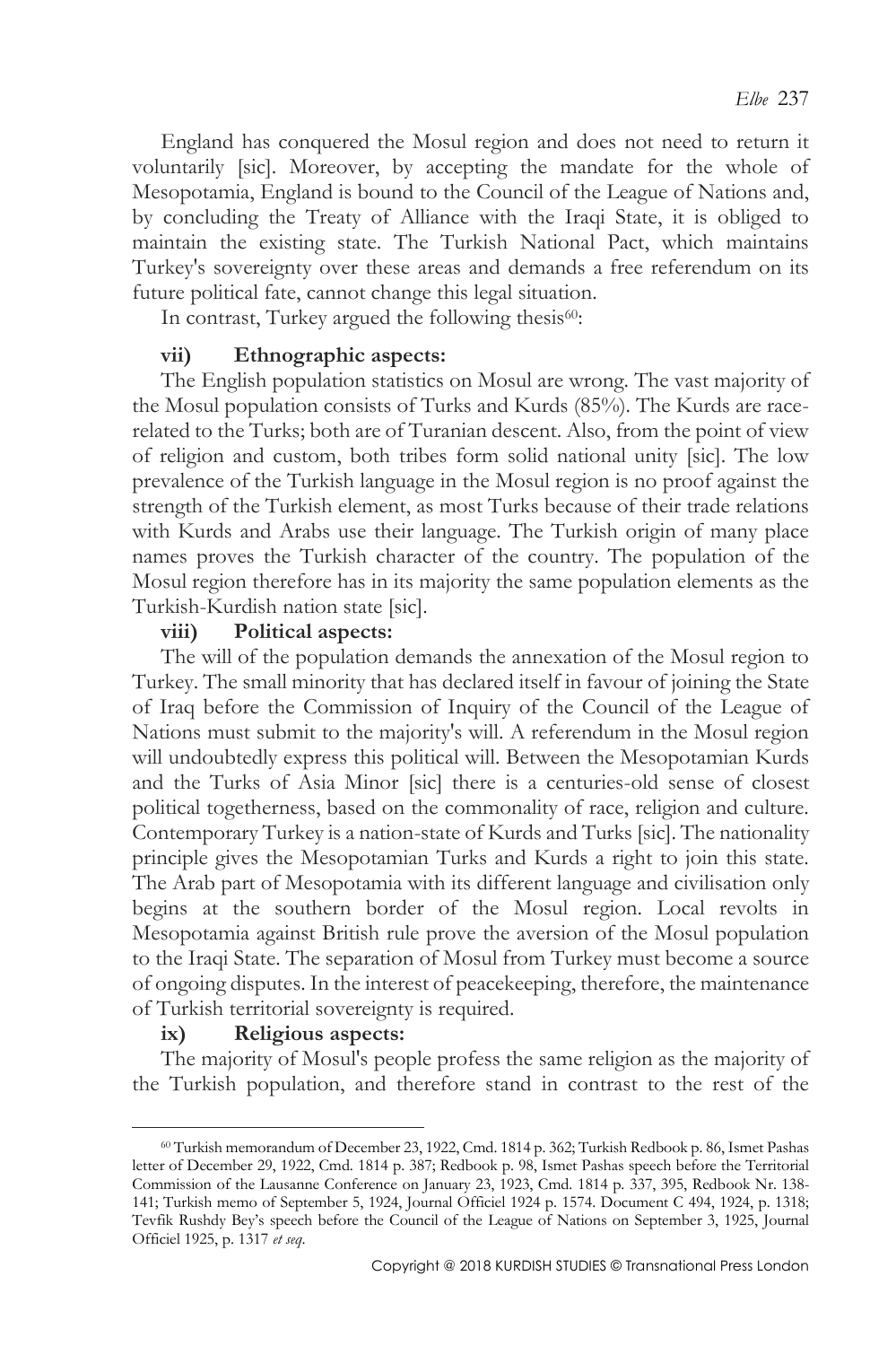population of Iraq. For this reason, the Mosul population must remain united with Turkey.

## **x) Historical aspects:**

For 1100 years, the Mosul Province is Turkish property [sic]. This long political affiliation of the territory with Turkey justifies and demands the maintenance of state unity. The administrative organisational consolidation of Mosul with Baghdad was only short-lived.

## **xi) Geopolitical aspects:**

Mosul is not part of Arabic Iraq, but geographically forms part of Upper Mesopotamia. Mosul and southern Iraq are climatically diverse landscapes while conversely, the Mosul region has the same climatic conditions and geological formations as Anatolia. To the south, Mosul is closed by the hills of *Djebel Hamrin* against Arab Iraq. The political boundary must adapt to this natural geographical boundary.

## **xii) Economic aspects**

The main trade relations of Mosul lead to South Anatolia. Conversely, Anatolia's export of goods goes to the Mosul region. The economic importance of the city of Mosul lies in its capacity as a transport hub for all trade routes between Anatolia, Syria, Iraq and Persia. Due to the Baghdad Railway, Mosul is most closely associated with Anatolia and the ports of the Mediterranean Sea. That Baghdad is economically dependent on the Mosul region is not denied. But if one wanted to proceed according to the principle of assigning to a country all the territories which are necessary for its economy, then all existing state boundaries would have to be redrawn. This alone leads to the inapplicability of this principle.

## **xiii) Military aspects:**

Southern Anatolia is dependent on the transport routes, which lead via Mosul. For the safety of southern Turkey, therefore, the possession of Mosul is indispensable. It is not an argument that if Turkey maintained its rule, the main city of the State of Iraq Mosul, would be 70 miles away from the Turkish border. Other capitals (Constantinople) as well are close to the border. The Persian border runs at the same distance from Baghdad, so that the Iraqi capital is equally threatened by this side. Moreover, the presence of a foreign administration in the Mosul region means constant pressure on Turkey, which must be dealt with by considerable military means and as a result constitutes a constant endangerment of peace. The best military protection are borders that meet the just national demands.

## **xiv) Legal aspects:**

Turkey has never renounced Mosul. Nor has it recognised the mandate system. Nor can England invoke the right of conquest as the military situation has changed since the refusal to ratify the Treaty of Sèvres in favour of Turkey. Moreover, by declarations by the Allies during the war, a right of conquest without the explicit consent of the population as title to the territorial acquisition has been rejected. The population of the Mosul region has a right

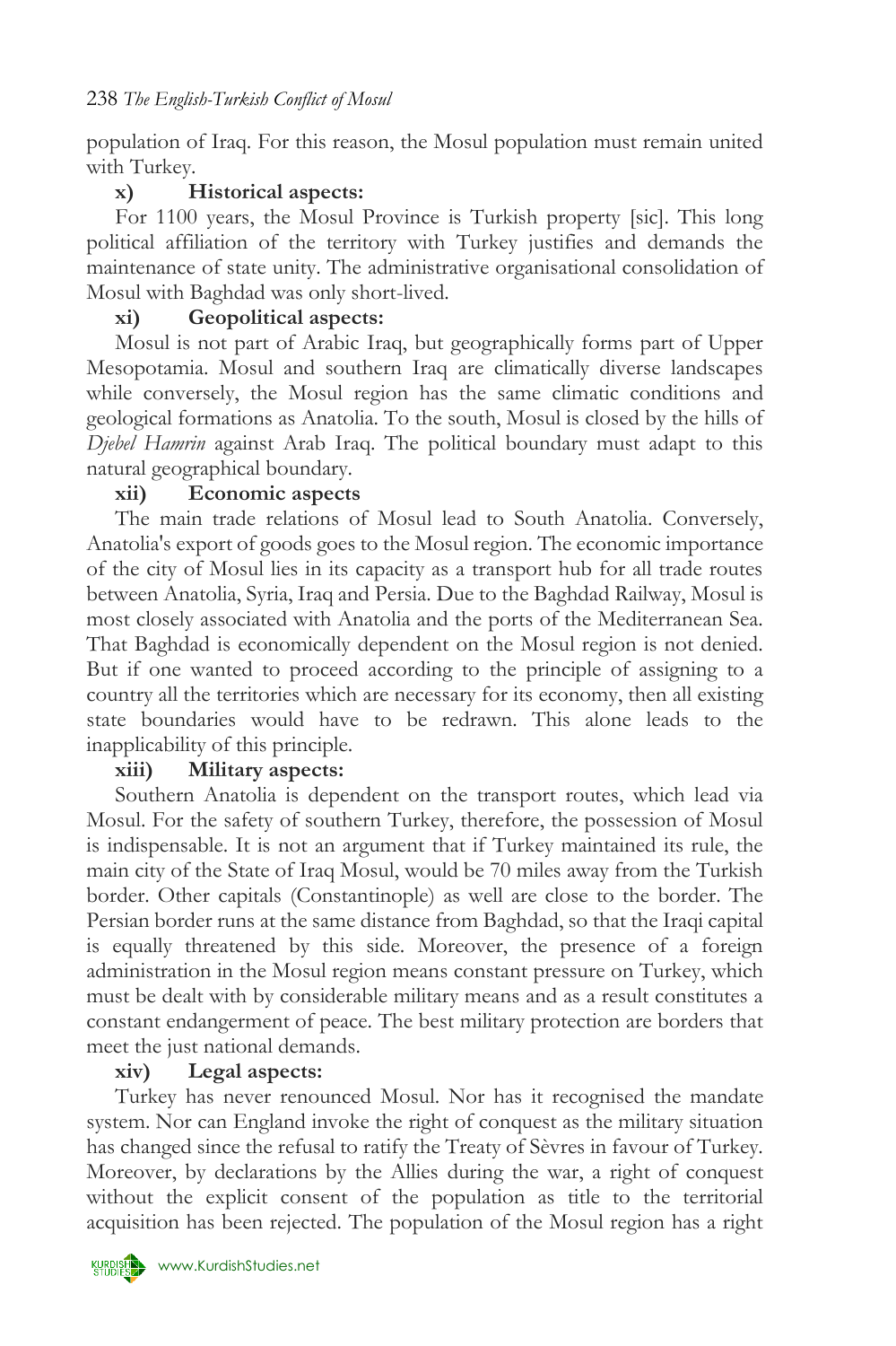to self-determination. Unless a referendum complies with this right, the Mosul region forms an integral part of the Turkish territory.

In both theses, the fundamental equality of the chain of arguments is remarkable. Both parties agreed that all aspects were essential to the outcome of the dispute.<sup>61</sup> Different are only the facts that underlie the individual arguments and the conclusions that both parties draw from these facts for the political fate of Mosul and their relative value for the final solution.<sup>62</sup> Both parties agreed on the outstanding importance that had to be given to the will of the population. There was also unanimity about the importance of economic moments. England also paid tribute to the strategic aspects, while Turkey emphasised the ethnographic aspects.

The Council of the League of Nations had therefore first to decide whether it should take over the argumentation method used by the parties for its own inquiry procedure. If so, then its further task was to objectively determine the factual content of each argument, to appreciate the individual importance of each argument to Mosul's political fate, and finally to determine the relative value of each argument to the final solution. The Council of the League of Nations has left the Commission of Inquiry completely free rein on these questions. The Commission has in principle followed the line of arguments. Their report has become the basis of the Council Decision in every respect. This proves that the reasoning used here leads to objective points of view that can be used for the arbitration of territorial disputes. The Commission of Inquiry initially clarified the thesis of each opposing argument based on the facts, and then determined for each group of arguments their probable influence on the fate of the country. That led to different solutions. If one argued solely on ethnographic arguments, then one came to the demand of an

<sup>61</sup> Turkish memorandum, Journal Officiel 1924, p. 1576; Lord Curzons speech Cmd. 1814, p. 361: "Ismet Passha has *based his case upon quite a number of considerations*. *Economic, strategic and otherwise* – about which it is impossible for ignorant people to vote, but *which clearly ought to be carefully sifted and examined* in order that it may be known where the truth lies"; Declaration of Lord Parmoors before the Council of the League of Nations of September 25, 1924, Journal Officiel 1924, p. 1338: »Quand on sera arrivé à une définition de laquestion et quand nous aurons une interprétation de cet article du Traité de Lausanne, le Conseil sera complètement libre de rectifier la frontière actuelle de la façon qu'il jugera équitable, après avoir examiné en détail les conditions locales, géographiques, ethniques, administratives, politiques ou stratégiques ainsi que les intérêts et aspirations des populations intéressées.«

<sup>&</sup>lt;sup>62</sup> *Cf*. Amerys statements before the Council of the League of Nations' session of September 4, 1925, Jour. Off. 1925, p. 1330: »L'exposé turc va jusqu' à dire, à propos des considérations topographicogéographiques, historiques, stratégiques, et économiques, que, d'après le rapport, elles sont pour la plupart en faveur de la Turquie. Or, pour le moment, l'exposé turc écarte ces arguments et suggère qu'ils ne devraient, en aucune manière, influer sur la décision du Conseil, en déclarant que de telles considérations n'ont jamais déterminé, dans l'histoire, le transfert d'un territoire d'une souveraineté à une autre.Je ne voudrais pas infliger au Conseil une dissertation historique, mais je tiens tout au moins *à émettre l'avis que toutes ces considérations, à des degrés divers, ont été soigneusement pesées et ont joué un rôle important dans le derniers règlements des frontières de l'Europe*, et je me permettrai du suggérer, comme le fait Commission elle-même, qu'elles devraient entrer en ligne de compte dans le présente disussion. Le seul cas où des considérations de cette sorte pourraient être tenues comme n'exerçant pas une influence très déterminante, est celui où elles seraient en opposition avec l'expression éclatante, ardente, indiscutable, d'un sentiment national, en vue d'une solution fondée sur des motifs d'ordre national et ethnique, en une circonstance où une frontière nationale et ethnique pourrait ne pas coincider avec une frontière économique et géographique mieux appropriée. «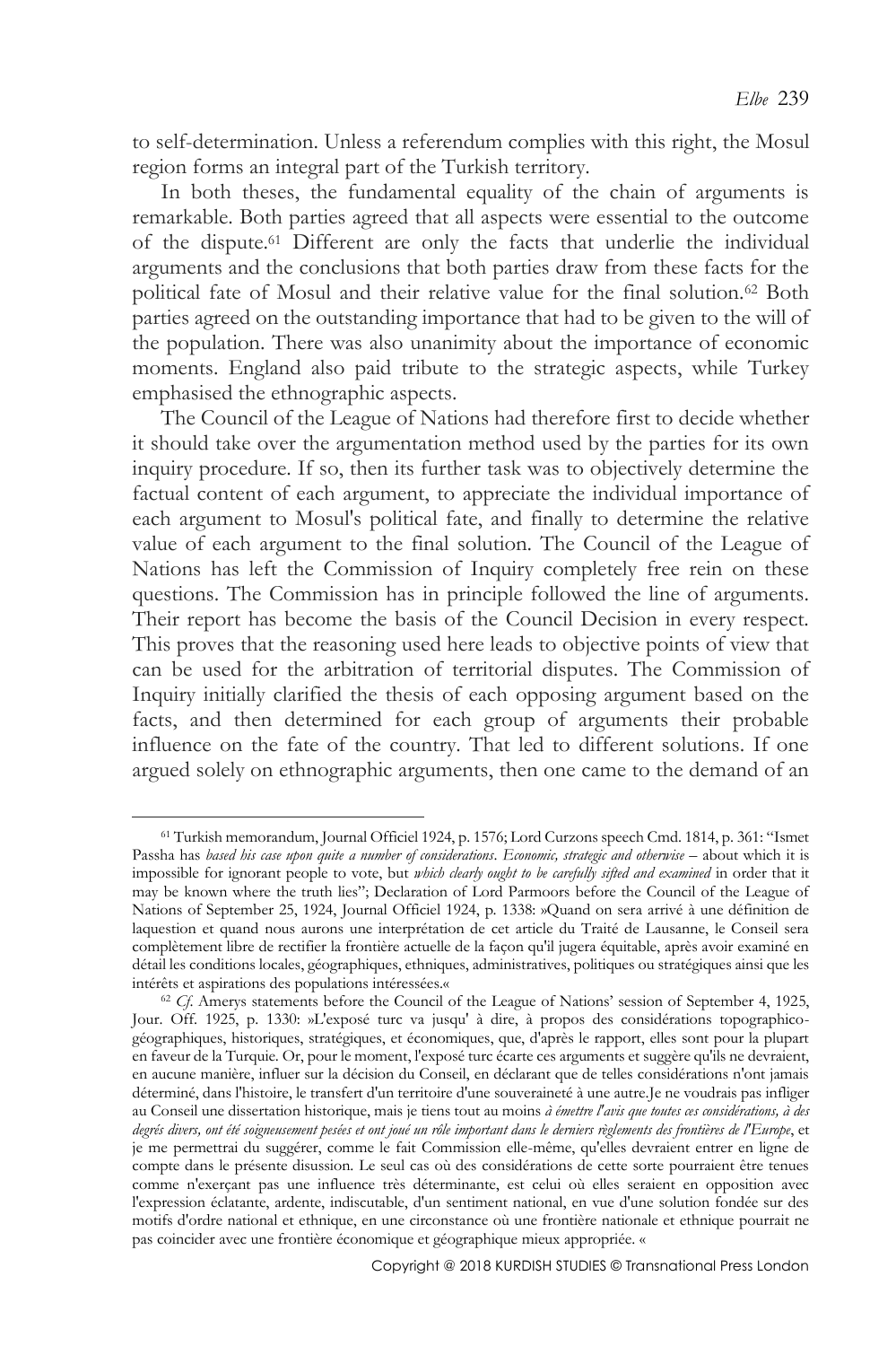independent Kurdish State, since the Kurds account for 5/8 of the total population. From a purely economic point of view, the disputed area had to be annexed to the State of Iraq. The historical consideration provided the proof that Mosul belonged to different states. Geographical reasons had to lead to the conclusion that the country had to be regarded as an indivisible unity. From a legal point of view, the Mosul region was part of Turkey, according to the Commission.

In order to come to a final solution, the individual arguments had to be weighed in their relative value against each other. The result of this examination was that the will of the population, along with the economic and geographical considerations, had to be the main emphasis because only on the basis of these aspects could a uniform solution be found. The population had, as stated by testimonies, under certain conditions – if granted cultural autonomy to the Kurds and the extension of the mandate – favourably expressed annexation to the Iraqi State. The economic reasons led to the same solution, and from the geographical point of view the area had to remain undivided. The Commission's report allowed for two more options: If the special wishes of the Kurdish people for cultural autonomy could not be met and the English mandate could not be extended, the area should fall to Turkey. If, however, the Council of the League of Nations considered the division of the area to be appropriate, for ethnographic reasons for example, then the Lesser *Zab*, which was necessary for the irrigation of Arab Iraq, should form the borderline. The Council of the League of Nations, having taken into account all the points made by the Commission, has granted the Mosul region to the State of Iraq under the precedent condition that the Treaty of Alliance between England and Iraq be extended to 25 years, and that the Kurds be given certain autonomous rights.<sup>63</sup> The will of the population and the economic and geographical aspects, have therefore, in line with the proposal of the Commission, been decisive. After England extended the Treaty of Alliance with Iraq to 25 years on January 13, 192664, and made binding statements concerning Kurdish autonomy, by its power of the Council Decision of March 11, 1926,<sup>65</sup> determined the precedent condition and thus the legal validity of the Mosul decision. At this stage, as stated above, in accordance with art. 16 in conjunction with art. 3 sec. 2 of the Treaty of Lausanne Turkish territorial sovereignty over Mosul had expired.

#### **Implementation of the Council decision**

This legal status was not recognised by Turkey. Even before the Council Decision was issued, the Turkish representative stated in a letter dated December 16, 1925<sup>66</sup> that a change of territorial sovereignty over Mosul could not occur without the express consent of Turkey. A special justification for this



<sup>63</sup> Decision of December 16, 1925 Journal Officiel 1925, p. 106.

<sup>64</sup> Cmd. 2662 (1926); Treaty Series 10, 1926.

<sup>65</sup> Journal Officiel 1926, p. 502.

<sup>66</sup> Journal Officiel 1926, p. 187.